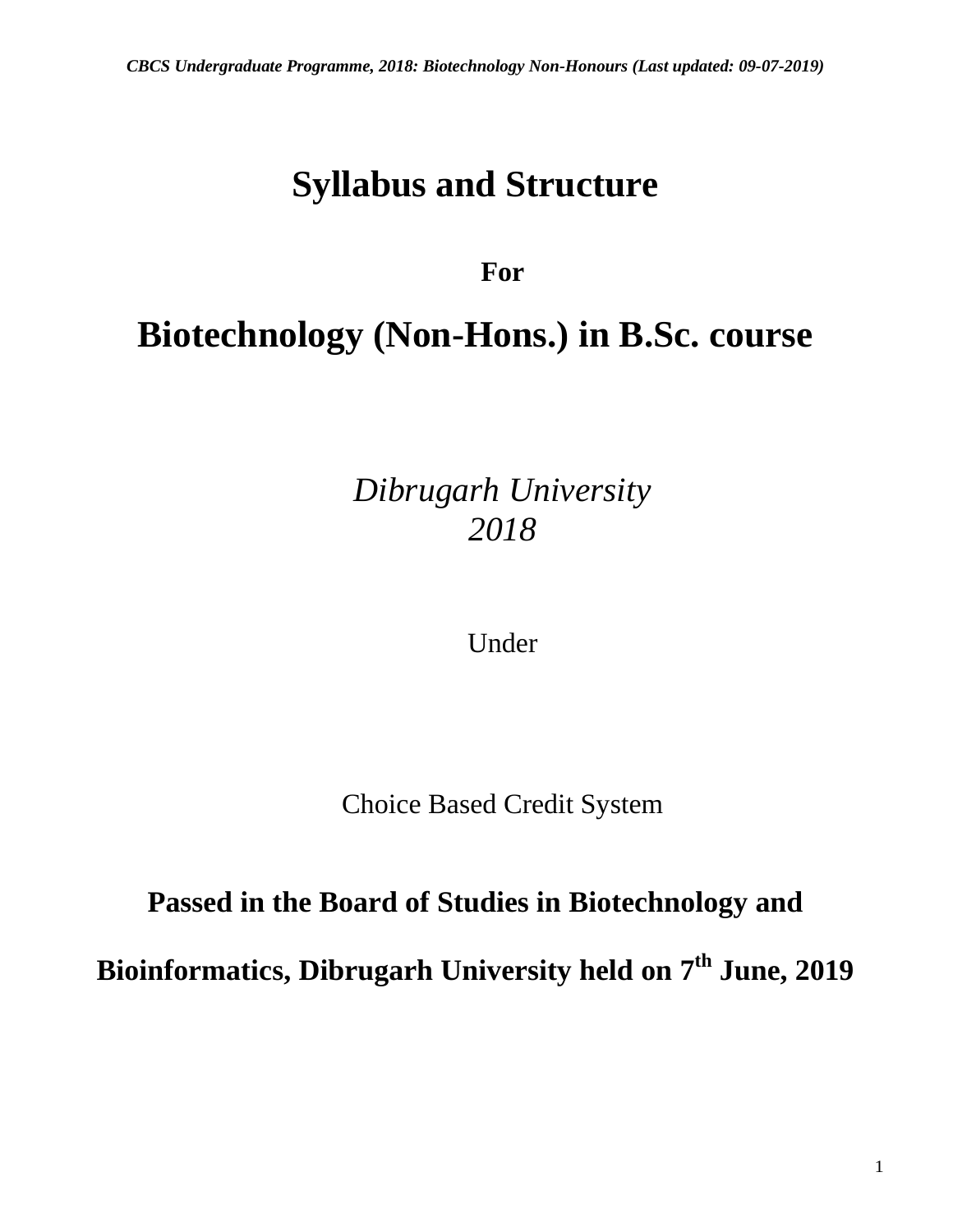#### *CBCS Undergraduate Programme, 2018: Biotechnology Non-Honours (Last updated: 09-07-2019)*

### **Details of Courses Under Undergraduate Program (B.Sc.)**

| Course                                        |                   | <i><b>*Credits</b></i>                                                                         |
|-----------------------------------------------|-------------------|------------------------------------------------------------------------------------------------|
|                                               | Theory+ Practical | Theory+Tutorials                                                                               |
| <b>I. Core Course</b>                         | $12X4 = 48$       | $12X5 = 60$                                                                                    |
| (12 Papers)                                   |                   |                                                                                                |
| 04 Courses from each of the                   |                   |                                                                                                |
| 03 disciplines of choice                      |                   |                                                                                                |
| <b>Core Course Practical / Tutorial*</b>      | $12X2 = 24$       | $12X1 = 12$                                                                                    |
| (12 Practical/Tutorials*)                     |                   |                                                                                                |
| 04 Courses from each of the                   |                   |                                                                                                |
| 03 Disciplines of choice                      |                   |                                                                                                |
|                                               |                   |                                                                                                |
| <b>II. Elective Course</b>                    | $6x4=24$          | $6X5 = 30$                                                                                     |
| (6 Papers)                                    |                   |                                                                                                |
| Two papers from each discipline of choice     |                   |                                                                                                |
| including paper of interdisciplinary nature.  |                   |                                                                                                |
| <b>Elective Course Practical / Tutorials*</b> | $6 \times 2 = 12$ | $6X1=6$                                                                                        |
| (6 Practical / Tutorials*)                    |                   |                                                                                                |
| Two Papers from each discipline of choice     |                   |                                                                                                |
| including paper of interdisciplinary nature   |                   |                                                                                                |
| $\bullet$<br>6 <sup>th</sup> Semester         |                   | Optional Dissertation or project work in place of one Discipline elective paper (6 credits) in |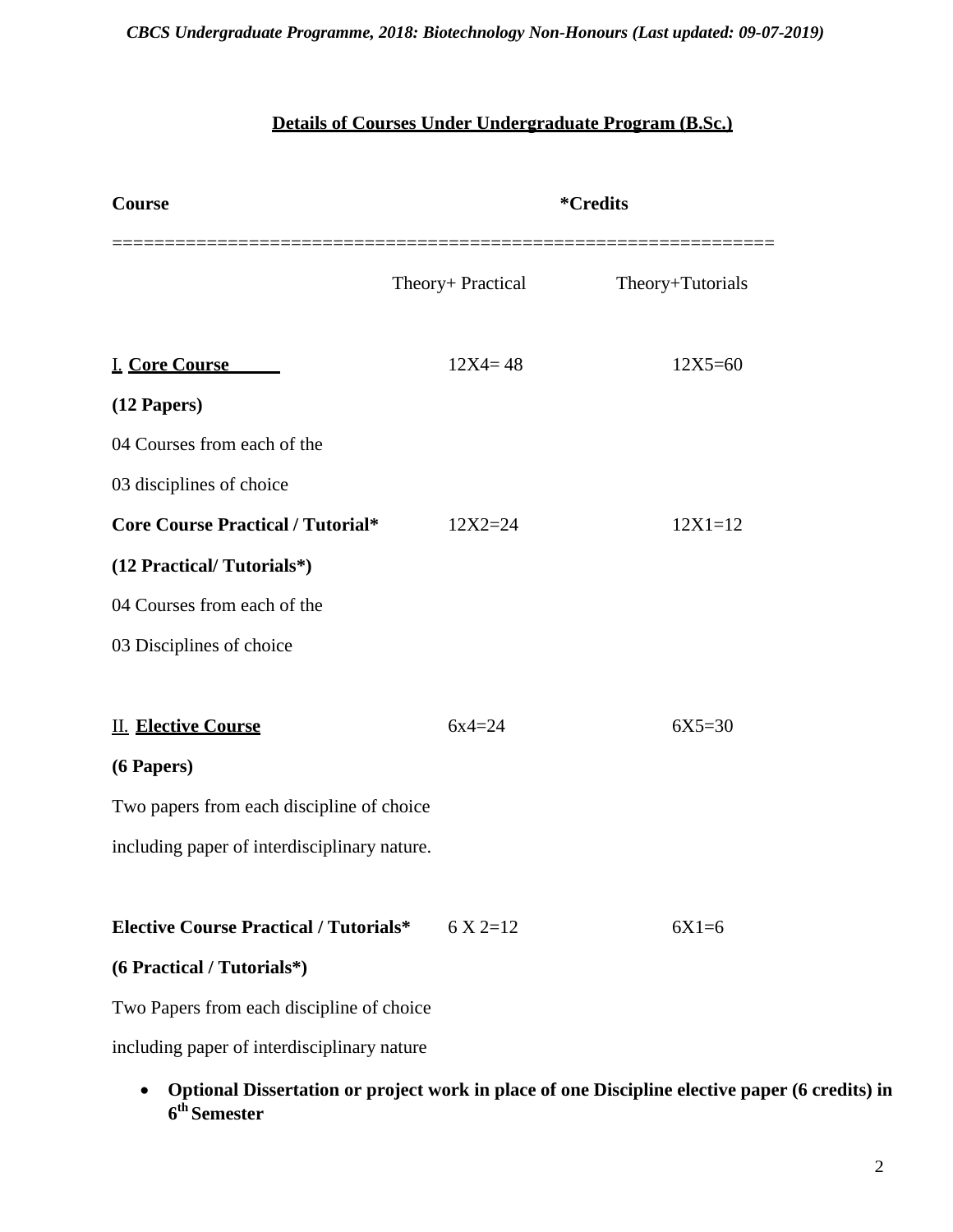#### **III. Ability Enhancement Courses**

| 1. Ability Enhancement Compulsory                                                                 | $2 X 2 = 4$        | $2X2=4$           |                |
|---------------------------------------------------------------------------------------------------|--------------------|-------------------|----------------|
| (2 Papers of 2 credits each)                                                                      |                    |                   |                |
| <b>Environmental Science</b>                                                                      |                    |                   |                |
| <b>English/MIL Communication</b>                                                                  |                    |                   |                |
|                                                                                                   |                    |                   |                |
| 2. Skill Enhancement Course                                                                       | $4 X 2=8$          | $4 X 2=8$         |                |
| (Skill Based)                                                                                     |                    |                   |                |
| (4 Papers of 2 credits each)                                                                      |                    |                   |                |
|                                                                                                   |                    |                   |                |
|                                                                                                   | Total credit= 120  | Total credit= 120 |                |
| <b>Institute</b><br>should<br>evolve<br>Interest/Hobby/Sports/NCC/NSS/related courses on its own. | system/policy<br>a | ECA/<br>about     | <b>General</b> |

**\*wherever there is practical there will be no tutorials and vice -versa**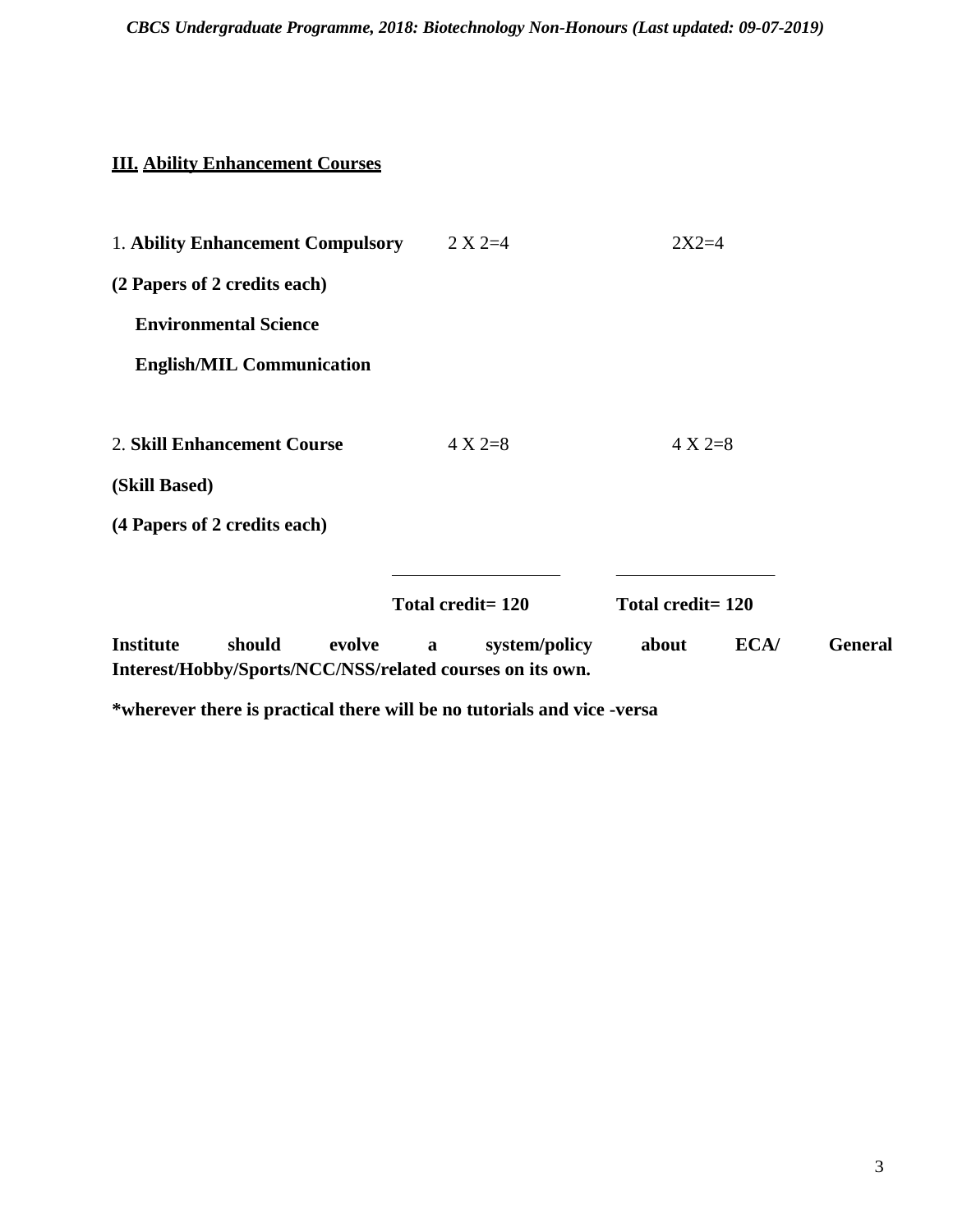## **Proposed scheme for choice based credit system in B. Sc. with Biotechnology (Non-Hons.)**

| <b>SEMESTER</b> | <b>COURSE OPTED</b>                                               | <b>COURSE NAME</b>                                                   | <b>Credits</b> |
|-----------------|-------------------------------------------------------------------|----------------------------------------------------------------------|----------------|
| I               | AECC <sub>1</sub>                                                 | Communicative English/Communicative<br>Hindi/MIL/Alternative English | $\overline{2}$ |
|                 | $BTNC - 101T$                                                     | Cell Biology (Theory)                                                | $\overline{4}$ |
|                 | $BTNC - 101P$                                                     | Cell Biology (Practical)                                             | $\overline{2}$ |
|                 | Discipline-2, Paper-I (Theory)                                    | DCC-II, Paper-I (Theory)                                             | $\overline{4}$ |
|                 | Discipline-2, Paper-I (Practical)                                 | DCC-II, Paper-I (Practical)                                          | $\overline{2}$ |
|                 | Discipline-3, Paper-I (Theory)                                    | DCC-III, Paper-I (Theory)                                            | $\overline{4}$ |
|                 | Discipline-3, Paper-I (Practical)                                 | DCC-III, Paper-I (Practical)                                         | $\overline{2}$ |
| $\mathbf{I}$    | AECC-2                                                            | English/MIL communications/Environmental<br>Science                  | $\overline{2}$ |
|                 | $BTNC - 201T$                                                     | Biochemistry (Theory)                                                | $\overline{4}$ |
|                 | $BTNC - 201P$                                                     | <b>Biochemistry (Practical)</b>                                      | $\overline{2}$ |
|                 | Discipline-2, Paper-II (Theory)                                   | DCC-II, Paper-II (Theory)                                            | $\overline{4}$ |
|                 | Discipline-2, Paper-II (Practical)                                | DCC-II, Paper-II (Practical)                                         | $\overline{2}$ |
|                 | Discipline-3, Paper-II (Theory)                                   | DCC-III, Paper-II (Theory)                                           | $\overline{4}$ |
|                 | Discipline-3, Paper-II (Practical)                                | DCC-III, Paper-II (Practical)                                        | $\overline{2}$ |
| III             | $B T NS - 301$                                                    | <b>Fermentation Technology</b>                                       | $\overline{2}$ |
|                 | $BTNC - 301T$                                                     | Microbiology and Immunology (Theory)                                 | $\overline{4}$ |
|                 | $BTNC - 301P$                                                     | Microbiology and Immunology (Practical)                              | $\mathbf{2}$   |
|                 | Discipline-2, Paper-III (Theory)                                  | DCC-II, Paper-III (Theory)                                           | $\overline{4}$ |
|                 | Discipline-2, Paper-III (Practical)                               | DCC-II, Paper-III (Practical)                                        | $\overline{2}$ |
|                 | Discipline-3, Paper-III (Theory)                                  | DCC-III, Paper-III (Theory)                                          | $\overline{4}$ |
|                 | Discipline-3, Paper-III (Practical)                               | DCC-III, Paper-III (Practical)                                       | $\overline{2}$ |
| IV              | $BTNS-401$                                                        | I. Analytical Techniques                                             | $\overline{2}$ |
|                 | <b>Students may select any one</b><br>course from (I) to (II)     | II. IPR, Biosafety and Bioethics                                     |                |
|                 | $BTNC - 401T$                                                     | Molecular Biology (Theory)                                           | $\overline{4}$ |
|                 | $BTNC - 401P$                                                     | Molecular Biology (Practical)                                        | $\overline{2}$ |
|                 | Discipline-2, Paper-IV (Theory)                                   | DCC-II, Paper-IV (Theory)                                            | $\overline{4}$ |
|                 | Discipline-2, Paper-IV (Practical)                                | DCC-II, Paper-IV (Practical)                                         | $\overline{2}$ |
|                 | Discipline-3, Paper-IV (Theory)                                   | DCC-III, Paper-IV (Theory)                                           | $\overline{4}$ |
|                 | Discipline-3, Paper-IV (Practical)                                | DCC-III, Paper-IV (Practical)                                        | $\overline{2}$ |
| V               | $B T NS - 501$                                                    | <b>Biostatistics</b>                                                 | $\overline{2}$ |
|                 | <b>BTND 501T</b>                                                  | Theory                                                               |                |
|                 | <b>Students may select any one</b><br>course from $(I)$ to $(II)$ | I. Microbial Technology<br>II. Genetics                              | $\overline{4}$ |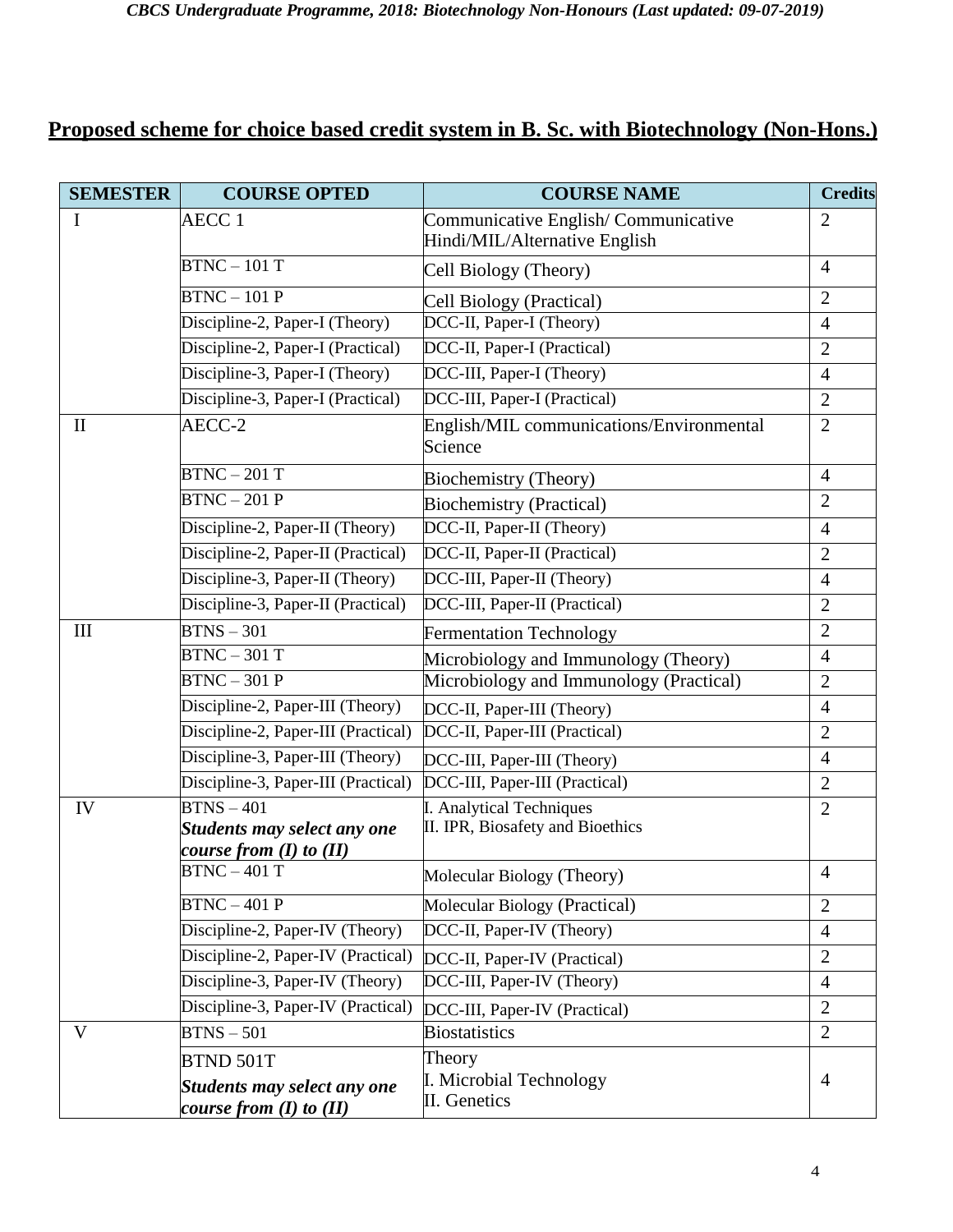|    | BTND501P<br><b>Students will select one</b><br>relevant practical course | Practical<br>I. Microbial Technology<br>II. Genetics  | $\mathbf{2}$   |
|----|--------------------------------------------------------------------------|-------------------------------------------------------|----------------|
|    | based on theory course.<br>Discipline specific elective-                 | <b>DSE-II</b> Paper-I (Theory)                        | $\overline{4}$ |
|    | II, Paper-I (Theory)                                                     |                                                       |                |
|    | Discipline specific elective-<br>II, Paper-I (Practical)                 | <b>DSE-II</b> Paper-I (Practical)                     | $\overline{2}$ |
|    | Discipline specific elective-<br>III, Paper-I (Theory)                   | DSE-III Paper-I (Theory)                              | $\overline{4}$ |
|    | Discipline specific elective-<br>III, Paper-I (Practical)                | DSE-III Paper-I (Practical)                           | $\overline{2}$ |
| VI | <b>BTNS 601</b>                                                          | <b>Environmental and Agricultural Biotechnology</b>   | $\overline{2}$ |
|    | BTND 601T                                                                | Theory                                                | $\overline{4}$ |
|    | <b>Students may select any one</b><br>course from $(I)$ to $(II)$        | I. Genomics and Proteomics<br>II. Plant Biotechnology |                |
|    | BND601P                                                                  | Practical                                             | $\mathfrak{2}$ |
|    | <b>Students will select one</b><br>relevant practical course             | I. Genomics and Proteomics<br>II. Plant Biotechnology |                |
|    | based on theory course.                                                  |                                                       |                |
|    | Discipline specific elective-<br>II, Paper-II (Theory)                   | DSE-II Paper-II (Theory)                              | $\overline{4}$ |
|    | Discipline specific elective-<br>II, Paper-II (Practical)                | <b>DSE-II</b> Paper-II (Practical)                    | $\overline{2}$ |
|    | Discipline specific elective-<br>III, Paper-II (Theory)                  | DSE-III Paper-II (Theory)                             | $\overline{4}$ |
|    | Discipline specific elective-<br>III, Paper-II (Practical)               | DSE-III Paper-II (Practical)                          | $\overline{2}$ |
|    | <b>Total Credits</b>                                                     |                                                       | 120            |

**\* AECC - Ability Enhancement Compulsory Course**

 **BTNC – Discipline Core Courses**

 **BTND – Discipline Specific Electives**

 **BTNS – Skill Enhancement Courses**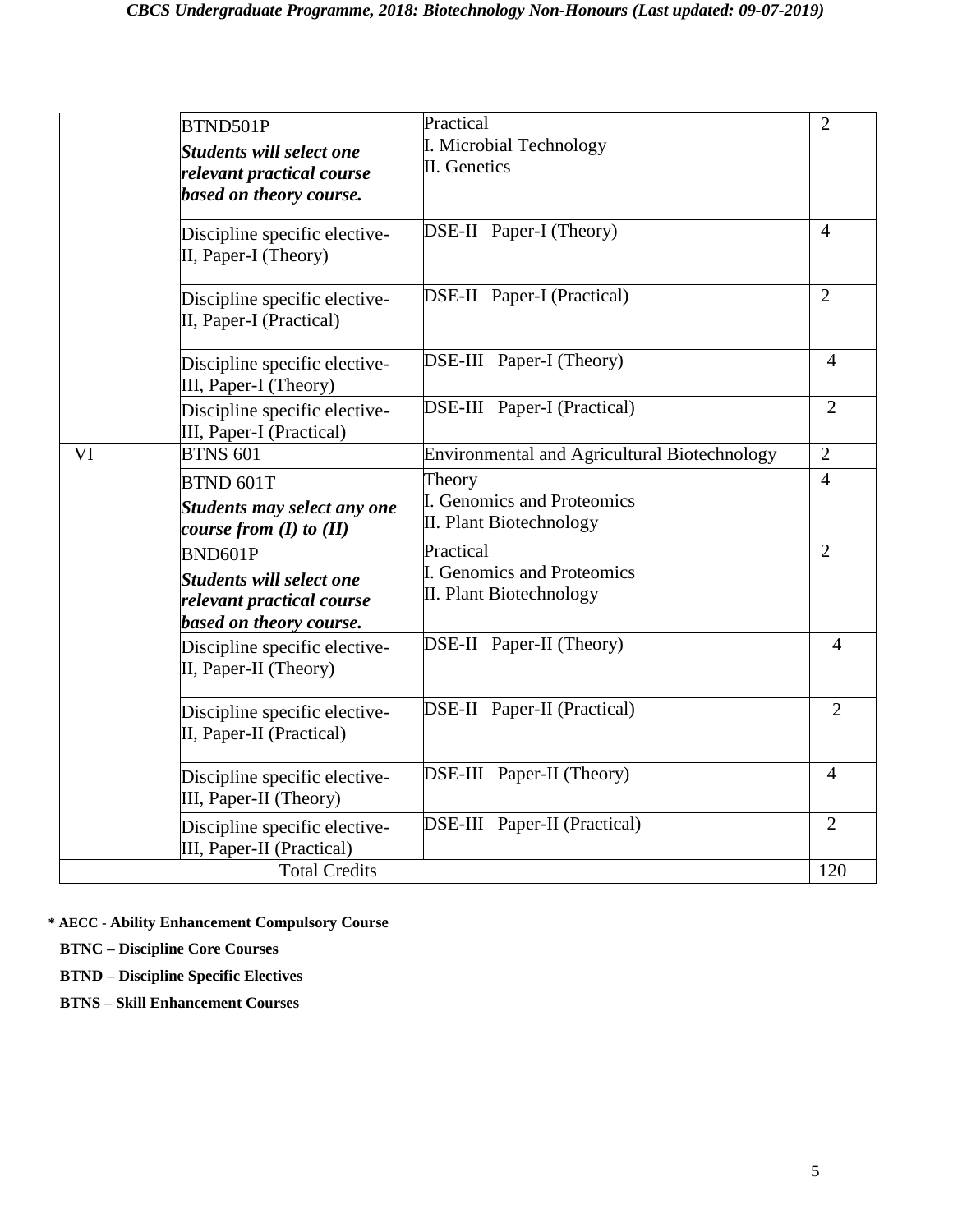#### **(First Semester)**

#### **DISCIPLINE CORE COURSE COURSE CODE: BTNC – 101 T DCC-BIOTECHNOLOGY PAPER TITLE: CELL BIOLOGY (THEORY) THEORY (CREDITS 4)**

#### **COURSE OBJECTIVES:**

It would be expected that after completing this course a student would

- 1. Have an in-depth knowledge about the concepts of fundamentals of cell structure and function and a comprehensive understanding of the basic techniques employed for the study of the same.
- 2. Have a lucid understanding of the cellular processes of signaling and transport
- **3.** Be able to conceptualize the fundamental principles underlying cellular malignancy and cancer

#### **Course content:**

| <b>Units</b> | <b>Content</b>                                                            | Lectures/h |
|--------------|---------------------------------------------------------------------------|------------|
| $\bf{I}$     | History of Cell Biology; Cells and their classification based on cellular | 10         |
|              | and function; Membrane Structure, Organelles- their<br>structure          |            |
|              | morphologies and functions; External structures associated with cells     |            |
| $\mathbf{I}$ | Membrane structure & function: Structure, models, transport of ions &     | 10         |
|              | macromolecules, pump carrier $\&$ channels, cellular junction $\&$        |            |
|              | adhesions, Membrane potential (resting and action potential)              |            |
| III          | Cytoskeleton- Structural organization and properties of microtubules,     | 6          |
|              | intermediate filaments and microfilaments. Arrangement and function of    |            |
|              | Cilia and flagella in eukaryotes and prokaryotes                          |            |
| IV           | in<br>Celldivision,<br>Cellcycle:<br>checkpoints<br>cellcycle,            | 10         |
|              | moleculareventsandtheirregulation.                                        |            |
|              | Celldifferentiationduringdevelopmentandgametogenesis, Apoptosis           |            |
| $\mathbf V$  | Cell-to-cell interaction and communication: different kinds of junctions; | 8          |
|              | Cell signaling and mechanism of signal transduction, Cellular response    |            |
|              | to environmental signals in plants and animals.                           |            |
| VI           | Characteristics and origin of cancer cells, oncogenes, protooncogenes     | 8          |
|              | and tumor suppressor genes. Chemical carcinogens. Benign and              |            |
|              | malignant tumors. Cellular changes during malignancy. Metastasis.         |            |

#### **Expected learning Outcome:**

The students will have:

- Thorough knowledge and understanding of the developments and core concepts in Cell Biology
- Knowledge on the intricacies of basic cellular structure and function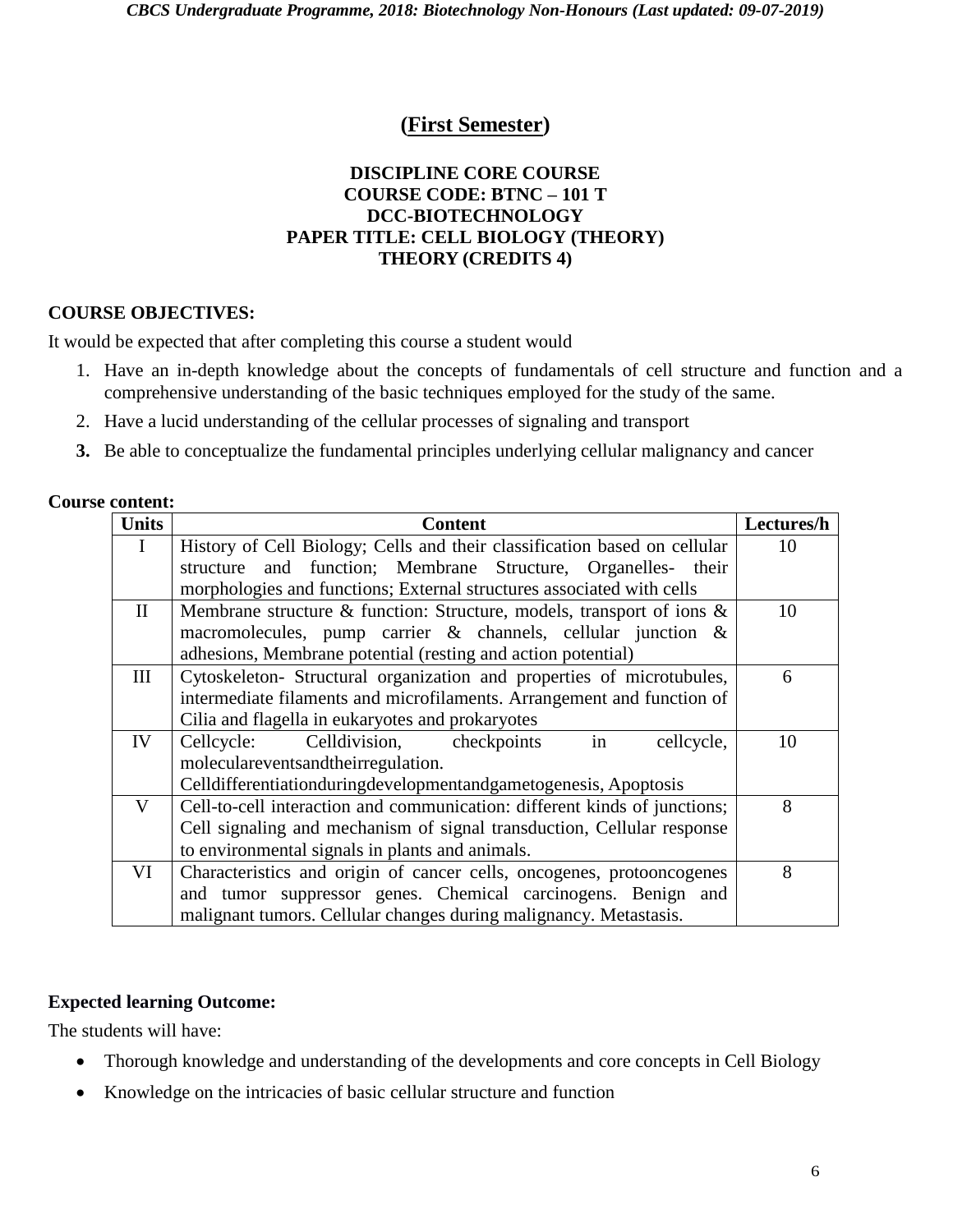- 1. Alberts, B., Bray, D., Lewis, J., Roberts, K. & Watson, J. D. 2008. Molecular Biology of the Cell. Garland Publishing, Inc. New York.
- 2. Sheeler, P. & Bianchi, D. E. 2009. Cell and Molecular Biology. John Wiley & Sons. USA.
- 3. Sadava. 2009. Cell Biology: organelle structure and function. Jones and Barlett Publishers. USA.
- 4. Karp, G. 2013. Cell and Molecular Biology. Portland Press. USA.
- 5. Cooper, G. M. &Hausman, R. E. 2013. The Cell: A molecular approach, 6<sup>th</sup>edn. ASM Press, USA.
- 6. Cooper, G. M. 2004. Oncogenes. Jones and Barlett Publishers. USA.
- 7. Becker, W. M., Kleinsmith, L. J. & Hardin, J. 2015. The World of Cell, 8<sup>th</sup>edn. Pearson low priced editions. India.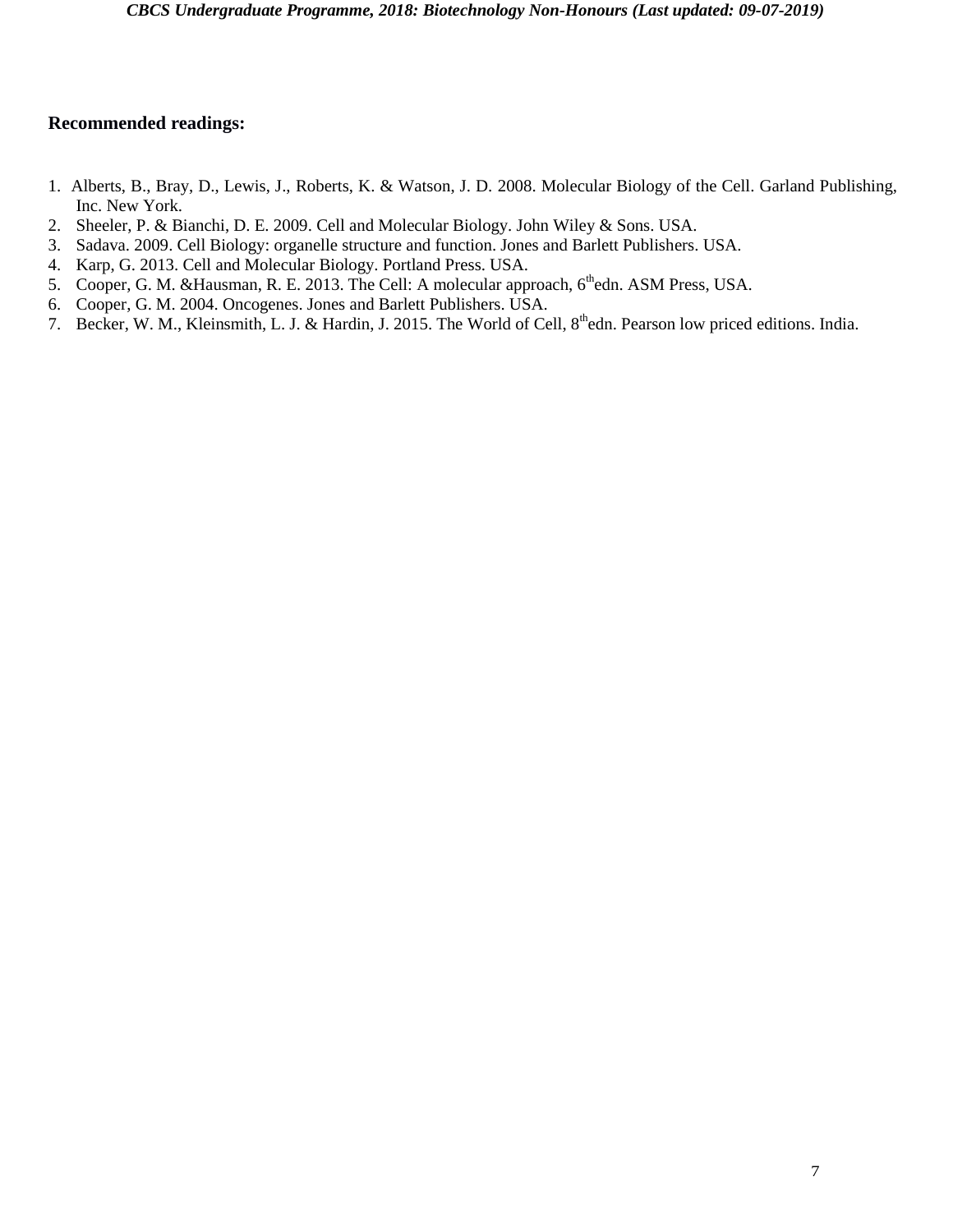#### **DISCIPLINE CORE COURSE COURSE CODE: BTNC – 101 P DCC-BIOTECHNOLOGY PAPER TITLE: CELL BIOLOGY (PRACTICAL) PRACTICAL (CREDITS 2)**

- 1. Temporary slide preparation of onion root tips for the identification of various stages of mitotic
- 2. Temporary slide preparation of grasshopper testis for the identification of various stages of meiosis
- 3. Study of the effect of Colchicine on Mitosis in Onion Root Tip Cells
- 4. Staining Of Mitochondria In Human Cheek Epithelial Cells
- 5. Study of Cell Viability Assay by Trypan Blue Exclusion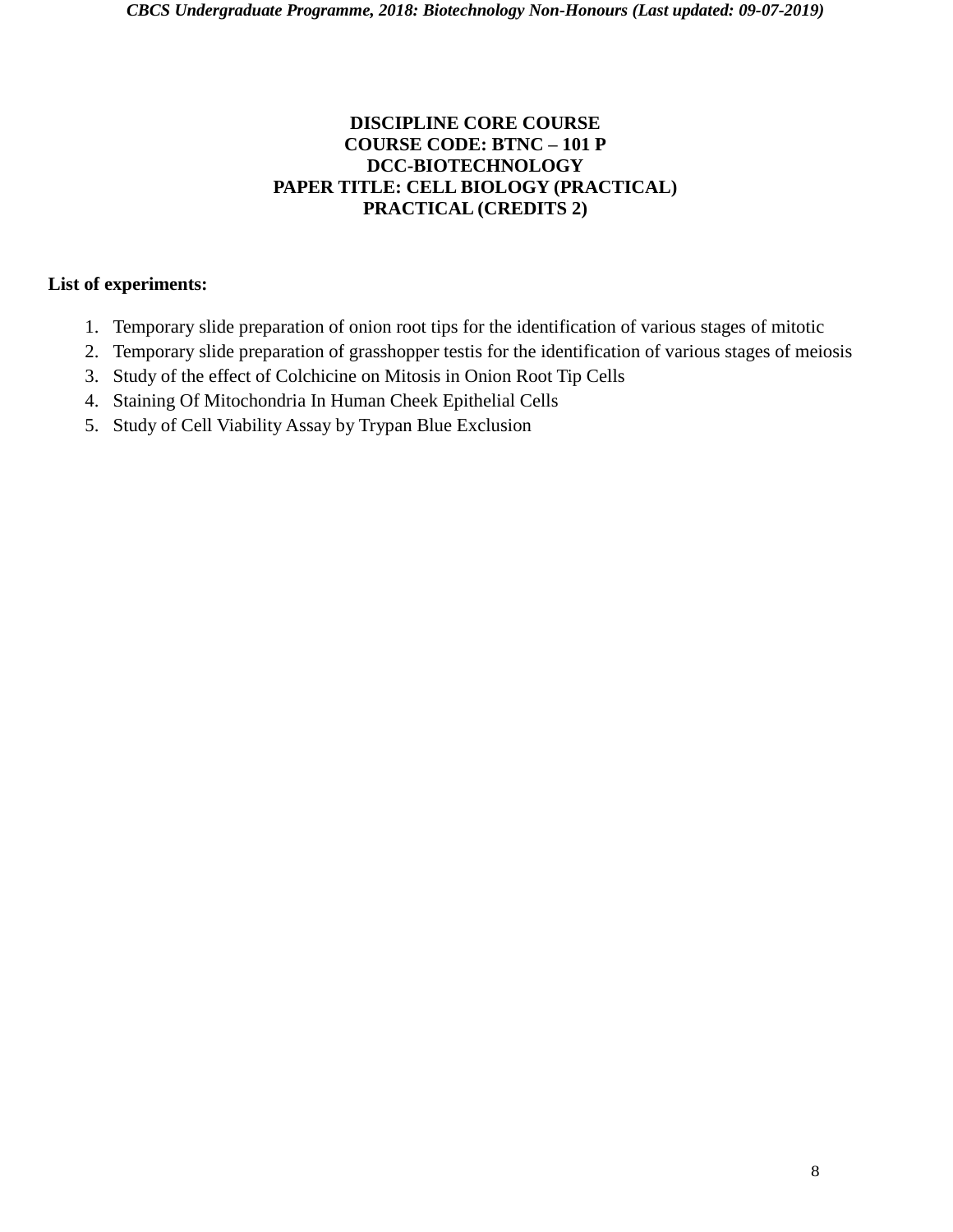#### **(Second Semester)**

#### **DISCIPLINE CORE COURSE COURSE CODE: BTNC-201T DCC-BIOTECHNOLOGY PAPER TITLE: BIOCHEMISTRY THEORY (CREDITS 4)**

#### **COURSE OBJECTIVES:**

- 1. The course is designed to provide an insight into the structure and function of biomolecules, their chemical and physical properties and catalysis.
- 2. The course introduces the students to biological catalysts, their mechanisms of action, kinetics and provides an overview of the major metabolic pathways.

#### **Course content:**

| <b>Units</b> | <b>Content</b>                                                                         | Lectures/h |
|--------------|----------------------------------------------------------------------------------------|------------|
| $\mathbf I$  | <b>Introduction to Biochemistry</b>                                                    | 6          |
|              | Basic concepts of biochemistry: significance of biochemical reactions in               |            |
|              | living systems. Chemical bonds, types and properties. Properties of                    |            |
|              | water as an universal solvent. Concepts of $pH$ , $pK$ , $pI$ . Definition and         |            |
|              | significance of buffers in biological system. Concept of thermodynamics                |            |
|              | and the three laws. Concept of Gibbs Free Energy and spontaneity of                    |            |
|              | reactions.                                                                             |            |
| $\mathbf{I}$ | <b>Introduction to Biomolecules</b>                                                    | 12         |
|              | Carbohydrates: Structure, Classification, Properties andFunctionsof                    |            |
|              | carbohydrates. Significance of Monosaccharides, Disaccharides                          |            |
|              | andPolysaccharides.                                                                    |            |
|              | Amino acids & Proteins: Structure, Function and Properties of amino                    |            |
|              | acids. Classification of amino acids.                                                  |            |
|              | Structure and chemical properties of proteins. Peptide bond and its                    |            |
|              | properties. Different levels of proteins structure. Structure and examples             |            |
|              | of fibrous and globular proteins.                                                      |            |
|              | Lipids: Structure, Classification, Properties and Functions of lipids                  |            |
|              | Nucleic acids: Structure, Classification, Properties andFunctions of                   |            |
|              | Nucleic acids. Definition and examples of Nucleosides & Nucleotides.                   |            |
|              | Structure and properties of purines & pyrimidines. Double helical model                |            |
|              | of DNA structure. Different conformations of DNA: A, B & $Z - DNA$                     |            |
|              | and their significance. Concept of DNA stability, denaturation                         |            |
|              | andrenaturation. Melting of DNA and $T_m$ . Structure, properties and types<br>of RNA. |            |
|              |                                                                                        |            |
| III          | <b>Introduction to Enzymes and Biocatalysts</b>                                        | 12         |
|              | Enzymes: Nomenclature and classification of Enzymes, Holoenzyme,                       |            |
|              | apoenzyme, Cofactors, coenzymes, prosthetic groups. Monomeric                          |            |
|              | &oligomeric enzymes. Activation energy and transition state. Enzyme                    |            |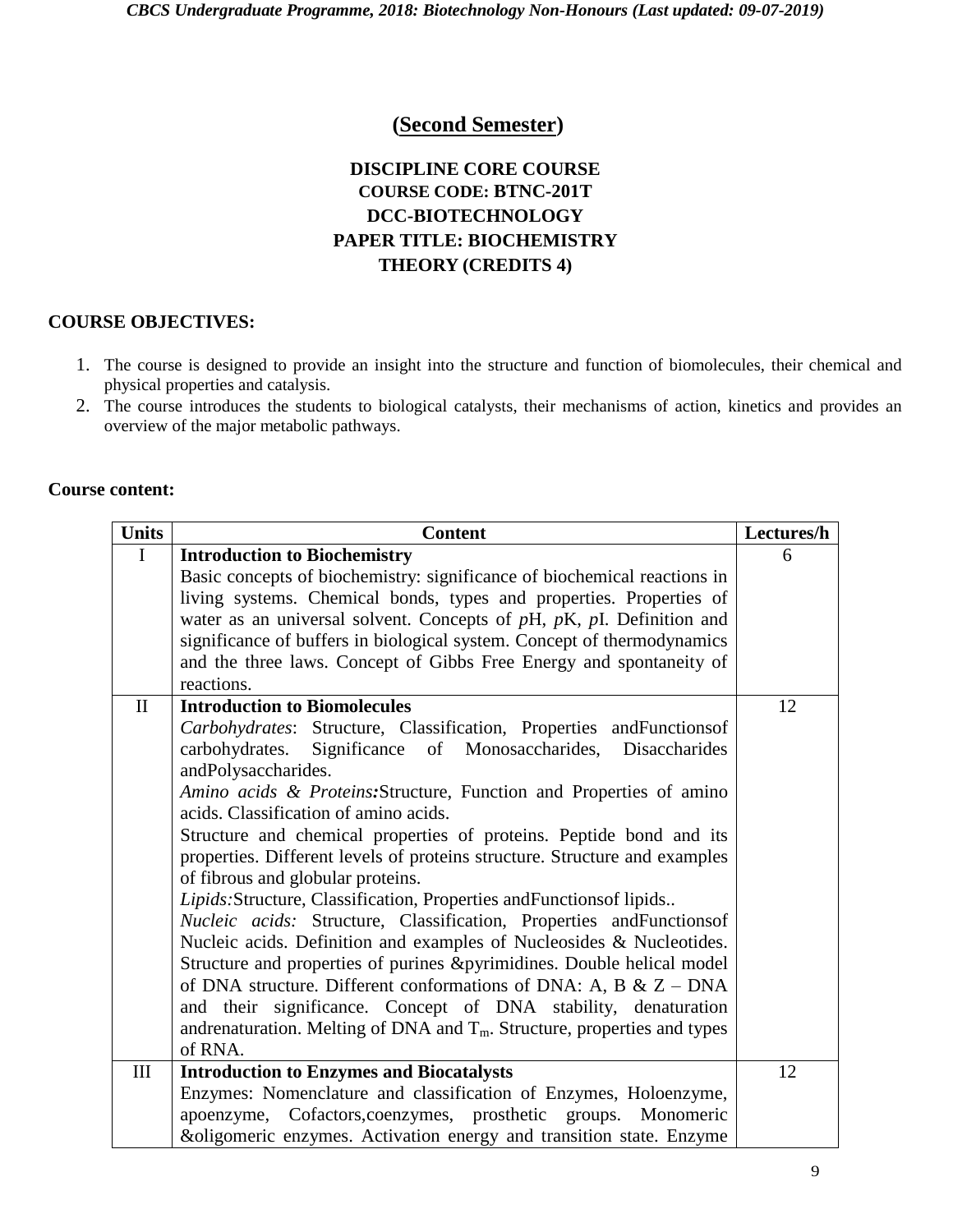|    | activity, specific activity and active site. Enzyme specificity-definition<br>and significance. Role of: NAD <sup>+</sup> , NADP <sup>+</sup> , FMN/FAD, coenzyme<br>A, Thiamine pyrophosphate, Pyridoxal phosphate, Lipoicacid,<br>Biotin, Vitamin B12 and Tetrahydrofolate.                                                                                                                                                                                                                                                                                                                                 |    |
|----|---------------------------------------------------------------------------------------------------------------------------------------------------------------------------------------------------------------------------------------------------------------------------------------------------------------------------------------------------------------------------------------------------------------------------------------------------------------------------------------------------------------------------------------------------------------------------------------------------------------|----|
| IV | <b>Metabolism of Biomolecules</b><br>Carbohydrates metabolism reactions, energetics and regulation.<br>Glycolysis: Fate of pyruvateunder aerobic and anaerobic conditions.<br>Pentose phosphate pathway and its significance, Glycogen synthesis and<br>breakdown. Citric Acid Cycle, Electron Transport Chain, Oxidative<br>phosphorylation. General reactions of amino acid metabolism-<br>transamination, decarboxylation, oxidative & non-oxidative deamination<br>of amino acids. Urea cycle and its reactions. Hydrolysis of tri-<br>acylglycerols, $\alpha$ -, $\beta$ -, ω- oxidation of fatty acids. | 12 |

#### **Expected learning Outcome:**

At the end of the course, the student is expected to be able to:

- Comprehend the role and significance of biomolecules and isanticipated to develop an understanding of working of enzyme.
- In addition, the student is expected to develop an understanding of biochemical pathways and their significance in the sustenance of life.

- 1. Berg, J. M., Tymoczko, J. L. and Stryer, L. (2006). Biochemistry. VI Edition, W.H Freeman and Co.
- 2. Buchanan, B., Gruissem, W. and Jones, R. (2000) Biochemistry and Molecular Biology of Plants. American Society of Plant Biologists.
- 3. Nelson, D.L., Cox, M.M. (2004) Lehninger Principles of Biochemistry, 4th Edition, WH Freeman and Company, New York, USA.
- 4. Hopkins, W.G. and Huner, P.A. (2008) Introduction to Plant Physiology. John Wiley and Sons.
- 5. Salisbury, F.B. and Ross, C.W. (1991) Plant Physiology, Wadsworth Publishing Co. Ltd.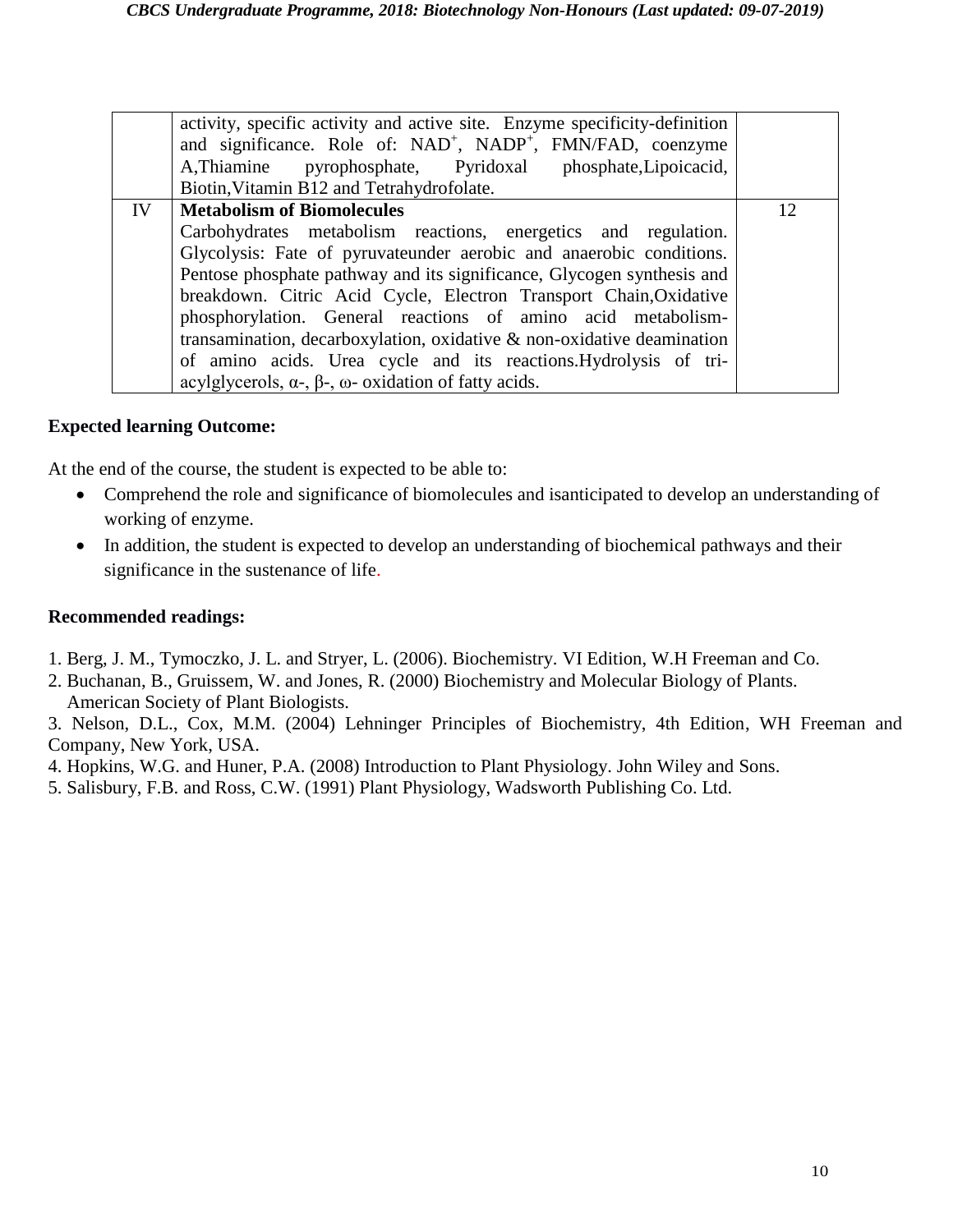#### **DISCIPLINE CORE COURSE COURSE CODE: BTNC-201P DCC-BIOTECHNOLOGY PAPER TITLE: BIOCHEMISTRY PRACTICAL (CREDITS 2)**

- 1. To study relation between absorbance and % transmission
- 2. Preparation of buffers.
- 3. Qualitative tests for amino acids and proteins.
- 4. Qualitative tests for reducing and non-reducing sugars.
- 5. Qualitative tests for lipids.
- 6. To quantify the activity of an enzyme.
- 7. Separation of Carbohydrates / Amino acids by paper chromatography.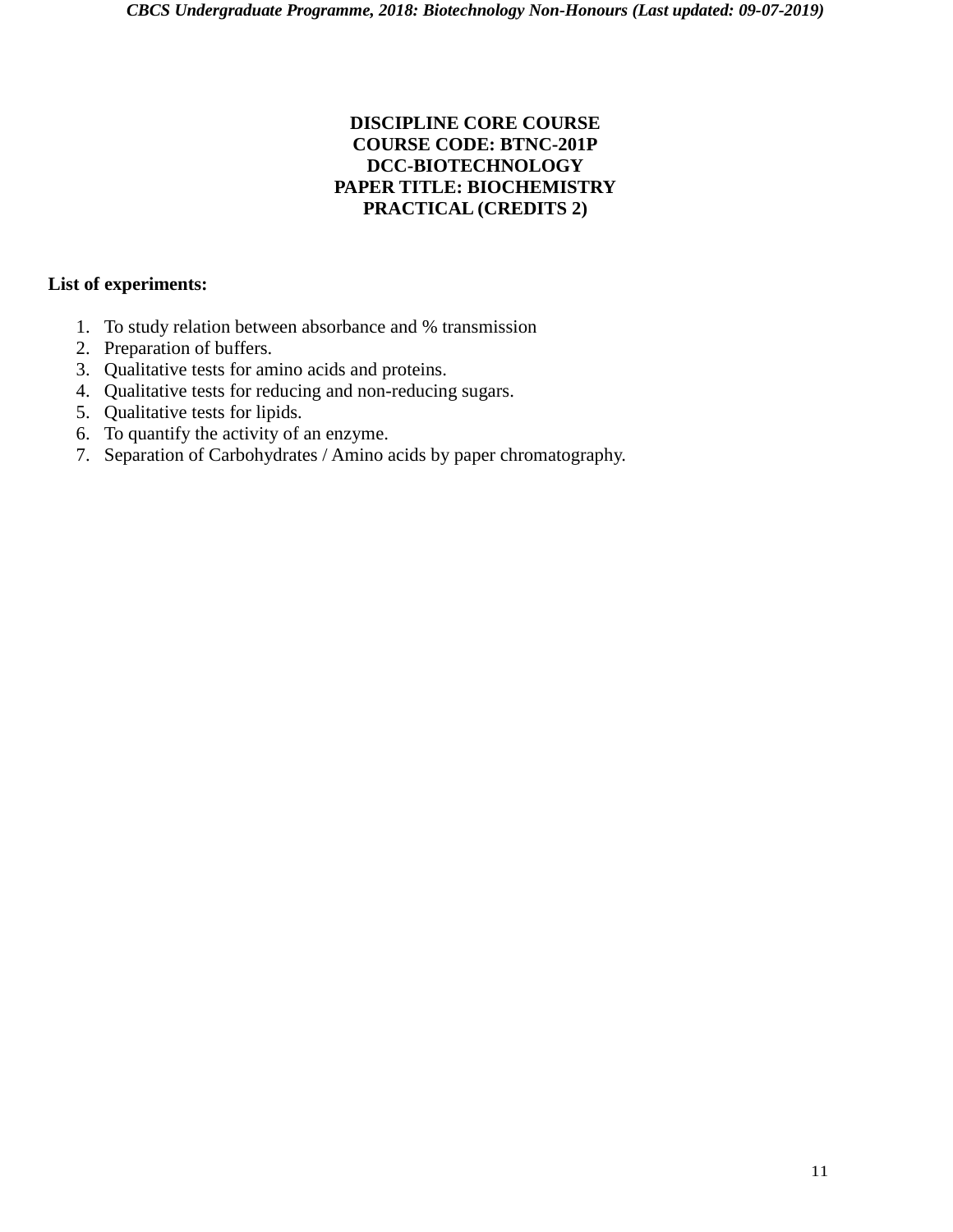# **(Third Semester)**

#### **SKILL ENHANCEMENT COURSES COURSE CODE: BTNS – 301 SEC-BIOTECHNOLOGY PAPER TITLE: FERMENTATION TECHNOLOGY THEORY (CREDITS 2)**

#### **COURSE OBJECTIVES:**

It would be expected that after completing this course a student would:

 Gain a comprehensive understanding of the principles underlying the various techniques used in bioprocess engineering and technology.

#### **Course content:**

| <b>Units</b> | <b>Content</b>                                                         | Hr |
|--------------|------------------------------------------------------------------------|----|
|              | Basic principle of fermentation technology: Isolation, screening and   | 6  |
|              | maintenance of industrially important microbes, microbial growth curve |    |
|              | (sigmoid curve) and its significance                                   |    |
| $\rm{II}$    | Detailed study of the design and operation of different types of       |    |
|              | fermenters: Tower fermenter, Bubble-up fermenter, bioreactor etc.      |    |
| Ш            | Mode of fermentation processes: Batch culture, fed-batch and           |    |
|              | continuous systems, solid phase fermentation                           |    |
| IV           | Production of various fermented products: curd, butter milk, yoghurt,  |    |
|              | cheese, beer, wine, single cell protein (SCP) etc.                     |    |

#### **Expected learning Outcome:**

The students will be capable of:

- Productively translate both basic and frontiers research concepts relating to protein production and purification into a modern industrial bioprocess perspective.
- Describe and analyze the control of in vitro cellular growth processes (bacterial, fungal and mammalian) within the industrial-scale bioreactor environment, and demonstrate a technical lexicon that will allow productive interface with complementary disciplines (biochemical and bioprocess engineering).

- 1. Fermentation and Biochemical Engineering Handbook, Principles, Process Design, and Equipment; Edited by Henry C. Vogel; Noyes Publications, New Jersey, U.S.A. ISBN: 0-8 155-1407-7.
- 2. Biotechnology- Volume 3- Bioprocessing; VCH VerlagsgesellschaftmbH. Weinheim, ISBN 3-527-28313- 7 (Weinheim); ISBN 1-56081-153-6 (New York).
- 3. Principles of Fermentation Technology, P. E. Stanbury, A. Whitaker and S.J. Hall, Butterworth Heinemann, ISBN: 07506 45016.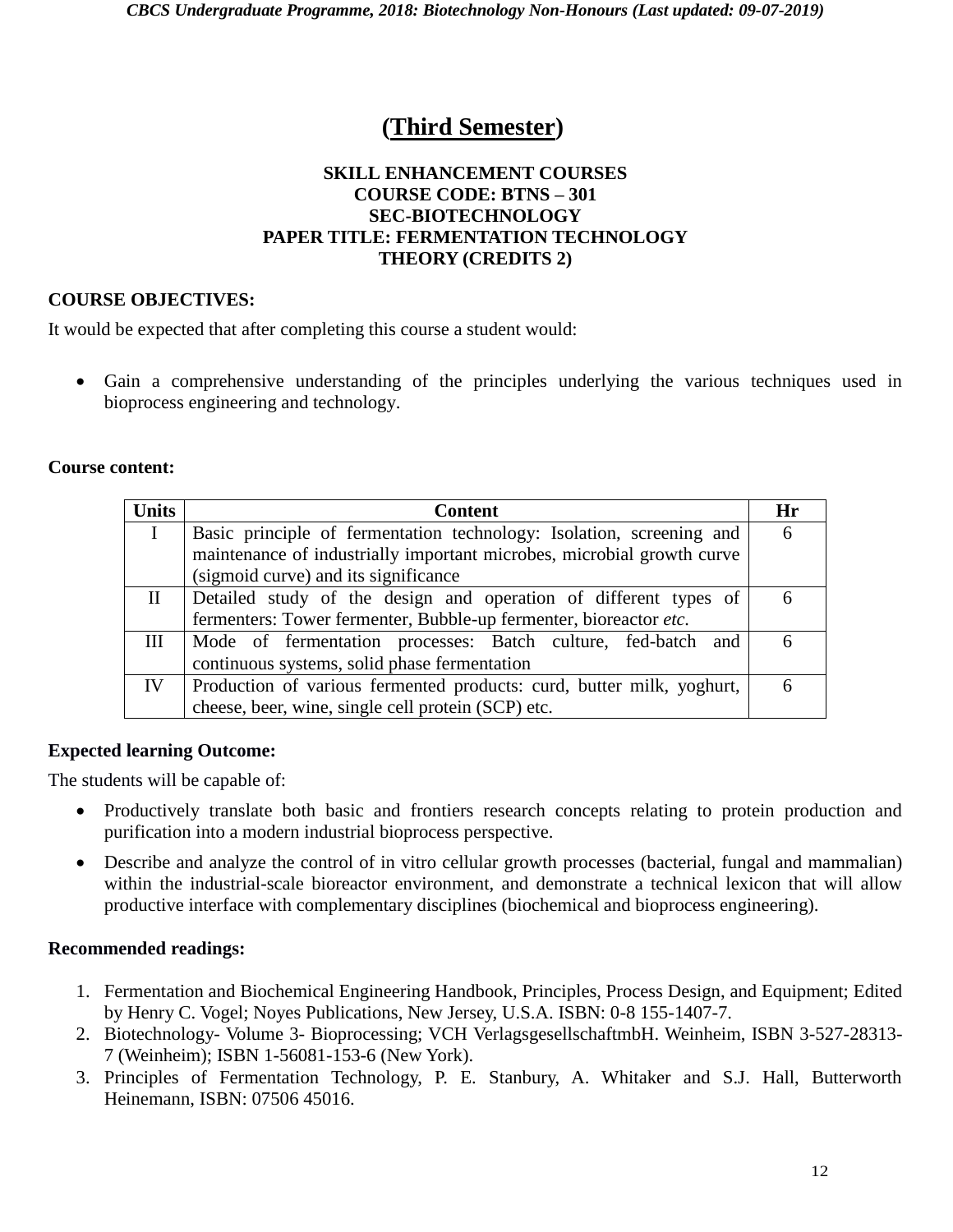#### **DISCIPLINE CORE COURSE COURSE CODE: BTNC-301T DCC-BIOTECHNOLOGY PAPER TITLE: MICROBIOLOGY AND IMMUNOLOGY THEORY (CREDITS 4)**

It would be expected that after completing this course a student would:

- 1. Be able to conceptualize how the innate and adaptive immune responses coordinate to give the body immunity from incoming pathogens
- 2. have an in-depth understanding of different diseases which result from genetic or congenital defects of immune system components
- 3. Develop skills, through lab experiments and exercises, for detection and quantification of immune responses.
- 4. Have an in-depth knowledge about the diversity of microorganisms and a comprehensive understanding of the basic techniques employed for their isolation, characterization and culture.
- 5. Have a basic understanding of microbial genetics
- 6. Be able to conceptualize the fundamental principles underlying host-pathogen interactions and disease development

| <b>Units</b> | <b>Content</b>                                                            | Hr |
|--------------|---------------------------------------------------------------------------|----|
| I            | History of microbiology, ultra structure of bacteria; nutrition, growth   | 8  |
|              | medium, methods of sterilization; pure culture, isolation, selective      |    |
|              | method of isolation, cultivation, preservation; difference between gram   |    |
|              | positive and negative cell wall.                                          |    |
| $\rm{II}$    | genetics: Transformation-competence, transformation<br>Microbial          | 8  |
|              | conjugation; generalized transduction, specialized transduction plasmids; |    |
|              | types of plasmids, Transposons and transposable elements.                 |    |
| Ш            | Microbial Diseases: Tuberculosis; Cholera, Malaria and HIV, Sexually      | 8  |
|              | transmitted diseases including AIDS; General characters, structure of     |    |
|              | TMV, HIV, bacteriophages, and Prions, lytic and lysogenic cycles.         |    |
| IV           | Types of immunity: innate and acquired immunity, active and passive       | 8  |
|              | immunity, concept of herd immunity, humoral and cell-mediated             |    |
|              | immunity. Cells and organs involved in immunity. Cell mediated effector   |    |
|              | responses.                                                                |    |
| V            | Immunoglobulins: Structure, classes and functions, T Cell and B Cell      | 8  |
|              | generation and differentiation; Natural Killer cell receptors and MHC     |    |
|              | molecules                                                                 |    |
| VI           | Antigen-antibody precipitation reactions, techniques involved in          | 8  |
|              | immunology: RIA, ELISA, Ouchterlony double diffusion, Rocket              |    |
|              | immunoelectrophoresis, hybridoma and myeloma technology, vaccines         |    |

#### **Course content:**

#### **Expected learning Outcome:**

The students will have: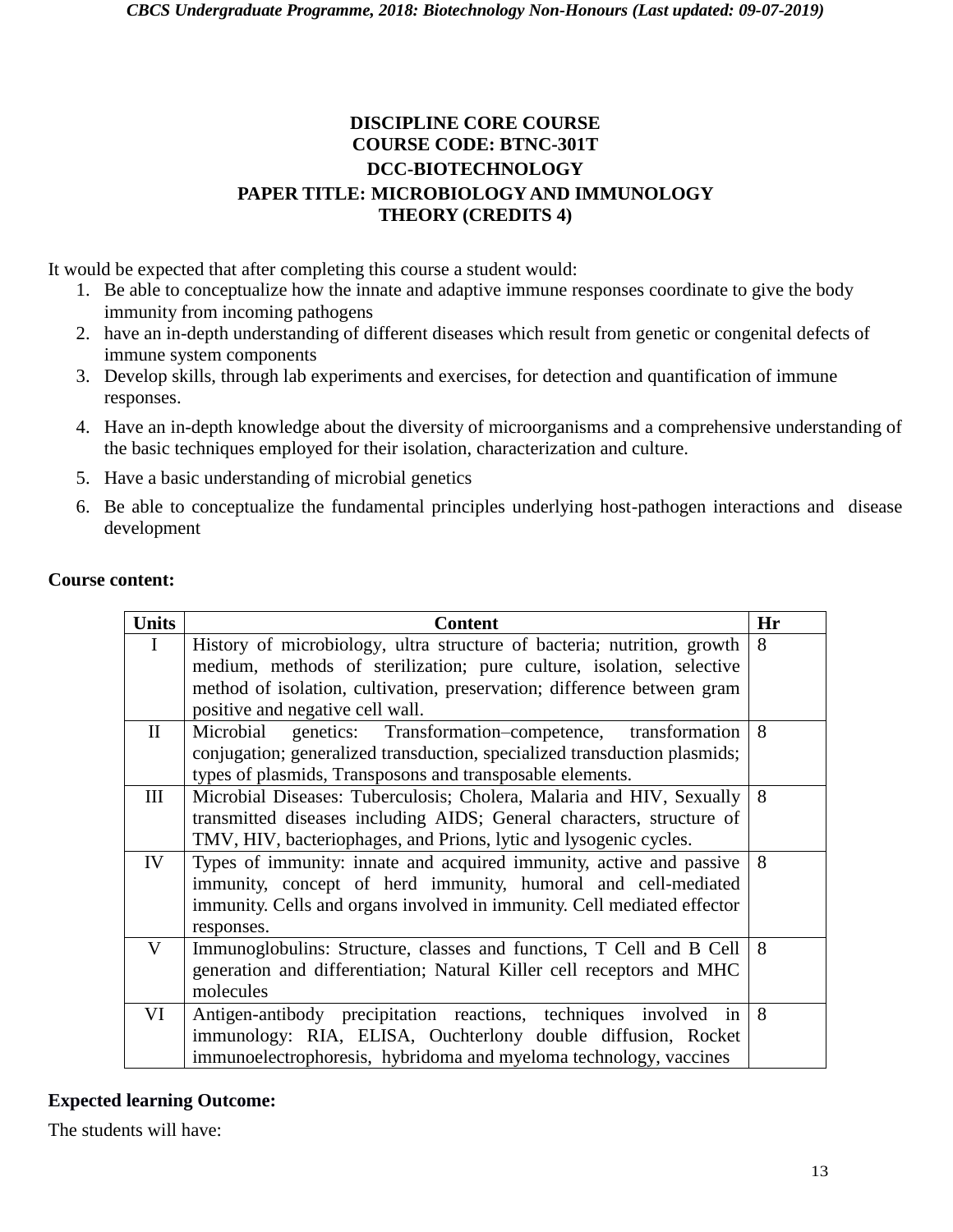- Thorough knowledge and understanding of the core concepts in the discipline of Immunology
- Knowledge on how immunological techniques are used as immunodiagnostics
- Thorough knowledge and understanding of the core concepts in the discipline of Microbiology.
- Knowledge on how microorganisms are used as model systems to study basic biology, genetics, metabolism and ecology.

#### **RECOMMENDED READINGS:**

- 1. Microbiology: A Text Book of Microorganisms,General and Applied,Charles Edward marshall,F.TBioletti Published P. P.Blakiston's son &co.
- 2. Microbiology , M.J Pelczer and R.D Reid.
- 3. General Microbiology- by R. Y. Stanier .et.al
- 4. Soil Microbiology- by S. A. Walman
- 5. Microbiology, by Prescott, Tata MacGrawHill
- 6. Immunology, Kuby et al, W. H. Freeman, 2013
- 7. Essential Immunology, Roitt et al, Wiley-Blackwell, April 2011
- 8. Janeway's Immunology, Kenneth Murphy, Casey Weaver, March 2016.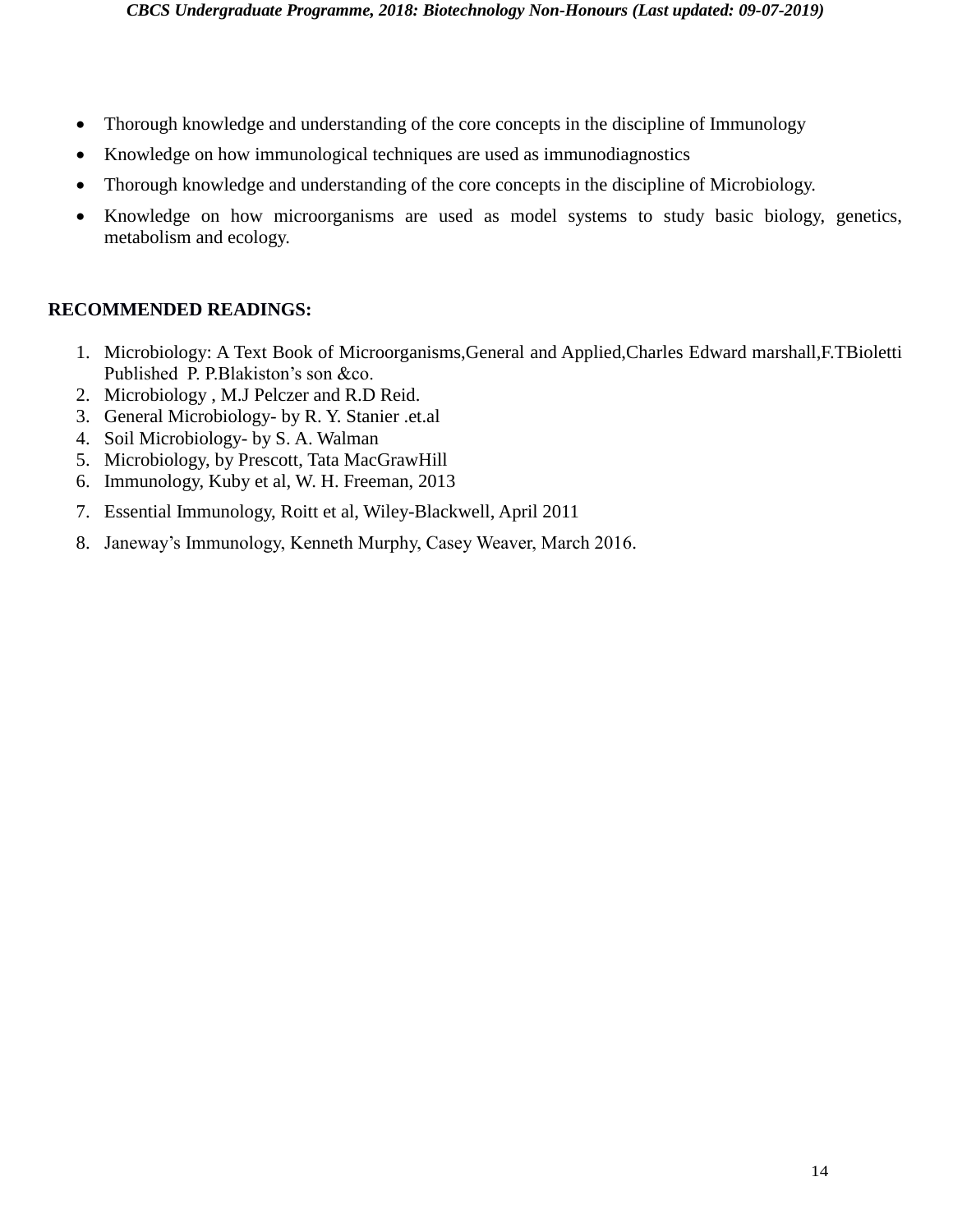#### **DISCIPLINE CORE COURSE COURSE CODE: BTNC-301P DCC-BIOTECHNOLOGY PAPER TITLE: MICROBIOLOGY AND IMMUNOLOGY PRACTICAL (CREDITS 2)**

- 1. Cleaning and sterilization of glass wares.
- 2. Preparation of liquid and solid media for growth of microorganism and pure culture technique.
- 3. Isolation and enumeration microorganisms from mixed population.
- 4. Microbial colony characterization in various media.
- 5. Microbial sub-culturing and preservation techniques.
- 6. Grams staining
- 7. Endospore staining.
- 8. Negative staining of yeast cells.
- 9. IMViC test.
- 10. Starch hydrolysis test.
- 11. Catalase test.
- 12. Human blood grouping.
- 13. Ouchterlony double diffusion.
- 14. Demonstration of agglutination inhibition using Latex beads
- 15. ELISA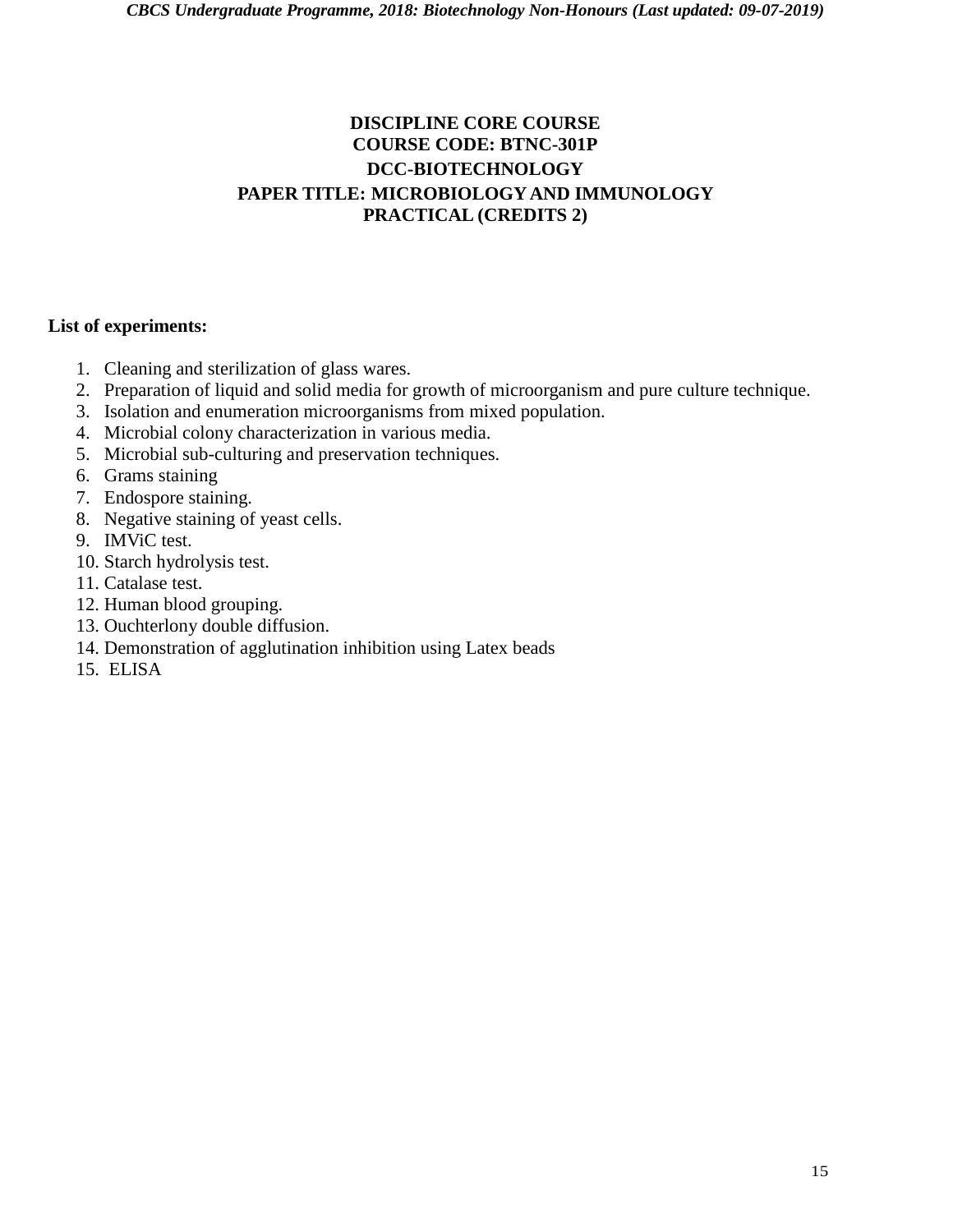# **(Fourth Semester)**

#### **SKILL ENHANCEMENT COURSES COURSE CODE: BTNS – 401(I) SEC-BIOTECHNOLOGY PAPER TITLE: ANALYTICAL TECHNIQUES THEORY (CREDITS 2)**

#### **COURSE OBJECTIVES:**

It would be expected that after completing this course a student would:

- 1. Get a strong basis of Analytical chemistry that will be applicable to other areas of the degree course such as chemical reaction engineering.
- 2. It also helps for assurance of quality, safety and efficacy of drugs, pharmaceuticals and of any compound.

#### **Course content:**

| <b>Units</b> | <b>Content</b>                                                               | Hr |
|--------------|------------------------------------------------------------------------------|----|
| L            | Fundamentals of Analytical Chemistry: Concept of quality: Definition of      | 6  |
|              | quality, Quality control & assurance, TQM. Correlation between quality       |    |
|              | & analysis, steps & types of chemical analysis, Stoichiometry &              |    |
|              | expression of concentration.                                                 |    |
| $\mathbf{I}$ | Volumetric analysis: Acid base titrations: Indicators; Oxidation-            | 6  |
|              | reduction titrations; Complexation using ligands, metal ion indicators;      |    |
| Ш            | Quantitative analysis: Precipitation, types of precipitates, impurities, co- | 6  |
|              | precipitation, post-precipitation, conditions for<br>precipitation,          |    |
|              | precipitation from homogeneous solution.                                     |    |
| IV           | UV-Visible Spectroscopy: Introduction, Theory of UV-Visible                  | 6  |
|              | Spectroscopy & colourimetry, Beer Lambert law, Deviation from Beer           |    |
|              | Lambert law. Infrared Spectroscopy: Introduction, Infrared radiation &       |    |
|              | its interaction with organic molecules, vibrational mode of bonds,           |    |
|              | instrumentation & applications, interpretation of IR spectra.                |    |

#### **Expected learning Outcome:**

The students will be capable of:

- To express fundaments of Analytical Techniques.
- To understand the working of instruments as well as for the development of new technologies.
- It provides assurance of quality, safety and efficacy of drugs, pharmaceuticals and of any Compound.

- 1. Instrumental Methods of Chemical Analysis, E. W. Ewing, McGraw Hill, New York. 4<sup>th</sup> Ed, 1975.
- 2. Instrumental Methods of Analysis, B. K. Sharma, Goel Publishing house.
- 3. Elementary Organic Spectroscopy, Y.R. Sharma, S.Chand & company Ltd. New Delhi 2008.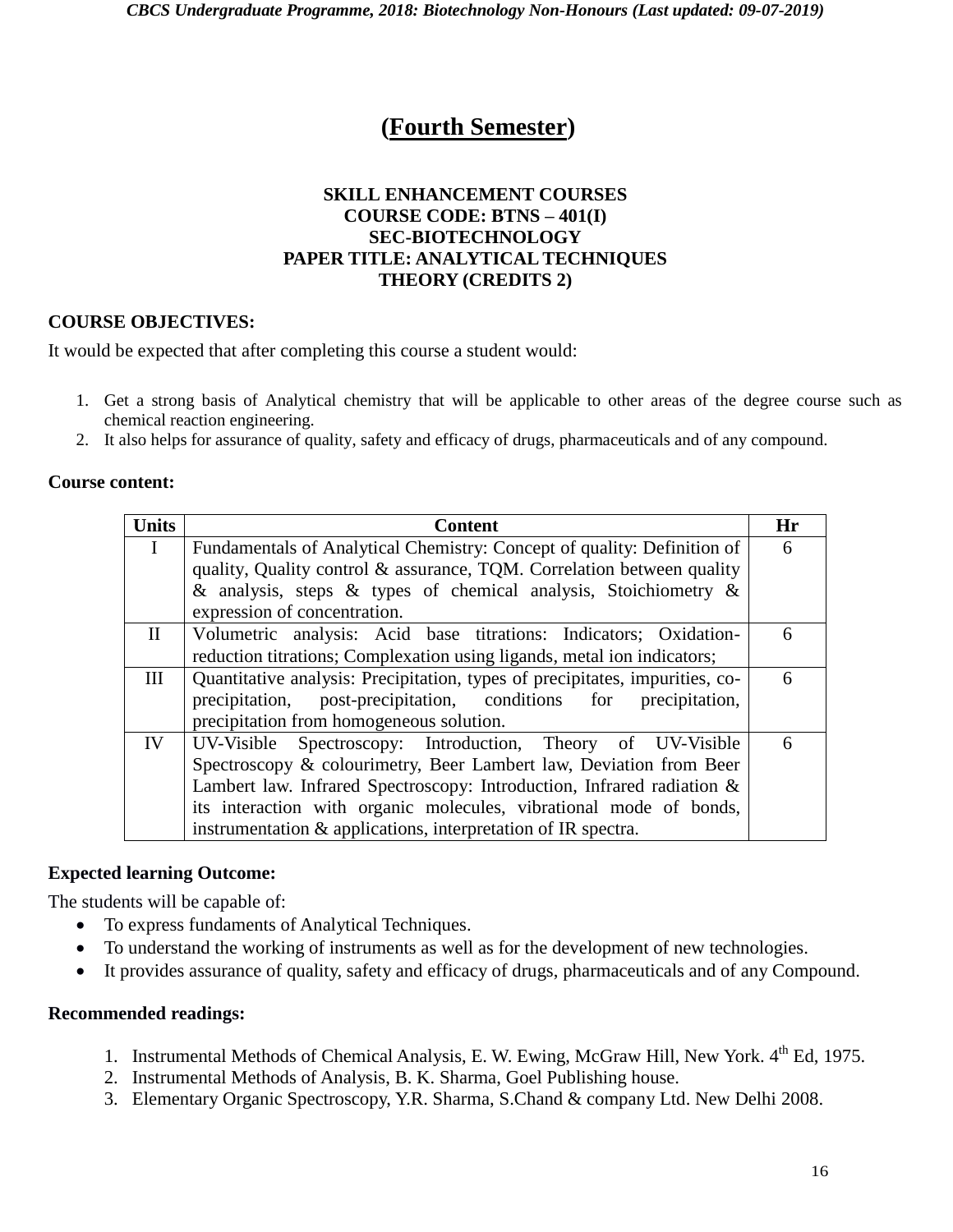#### **SKILL ENHANCEMENT COURSES COURSE CODE: BTNS 401 (II) SEC-BIOTECHNOLOGY PAPER TITLE: IPR, BIOSAFETY, BIOETHICS THEORY (CREDITS 2)**

#### **COURSE OBJECTIVES:**

It would be expected that after completing this course a student would

- 1. Have an in-depth knowledge about the different types of intellectual property rights and their applications in the modern world
- 2. Have a basic understanding of ethical practices appropriate to the various scientific disciplines at all times.
- 3. Be able to be well-versed in the safe working practices relevant to the different biotechnology industries  $\&$ fields of research.

#### **Course content:**

| <b>Units</b> | <b>Content</b>                                                                 | Lectures/h |
|--------------|--------------------------------------------------------------------------------|------------|
| T            | General concept of property, different types of property, intellectual         |            |
|              | property rights and their types, their significance and application in the     |            |
|              | commercial world through case examples                                         |            |
| $\mathbf{I}$ | International Conventions relating to Intellectual<br>Property,                | 6          |
|              | Establishment of WIPO – Mission and Activities, Indian IPR legislations        |            |
| Ш            | Biosafety-concepts, symbols and significance in experimental biological        | 7          |
|              | sciences, International laws on Biosafety- Carategna and Nagoya                |            |
|              | protocols, Laws relating to Biosafety in India: The Biological Diversity       |            |
|              | Act, 2002, Biosafety procedures, rules and guidelines under                    |            |
|              | Environment (Protection) Act 1986 and Rules 1989, Regulatory bodies            |            |
|              | in India                                                                       |            |
| IV           | Basic Principles of Bioethics; Regulatory bodies for Bioethics<br>in<br>India; | 6          |
|              | International incidentsleadingtothebirthofbioethics;                           |            |
|              | Bioethics in Plants, Animals and Microbial Genetic Engineering                 |            |

#### **Expected learning Outcome:**

The students will have:

- Thorough knowledge and understanding of international and national laws of Intellectual Property rights
- In-depth knowledge of biosafety laws and protocols- in both international and national concept
- Understanding of the concepts and laws regarding bioethics, and the importance of regulatory bodies in bioethics

- 1. S. Ignacimuthu, Bioethics, Alpha Science International, Limited (2009)
- 2. Matthew Rimmer, Intellectual Property and Biotechnology: Biological Inventions (2008)
- 3. Arthur L. Caplan, Robert Arp, Contemporary Issues in Bioethics (2014)
- 4. Kshitij Kumar Singh, Biotechnology and Intellectual Property Rights: Legal and Social Implications Springer (India) (2014)
- 5. Bioethics: the basics, Alastair V. Campbell, Routledge; 2 edition (19 June 2017)
- 6. IPR, Biosafety and Bioethics, Deepa Goel and ShominiParashar, Pearson; 1 edition (1 January 2013)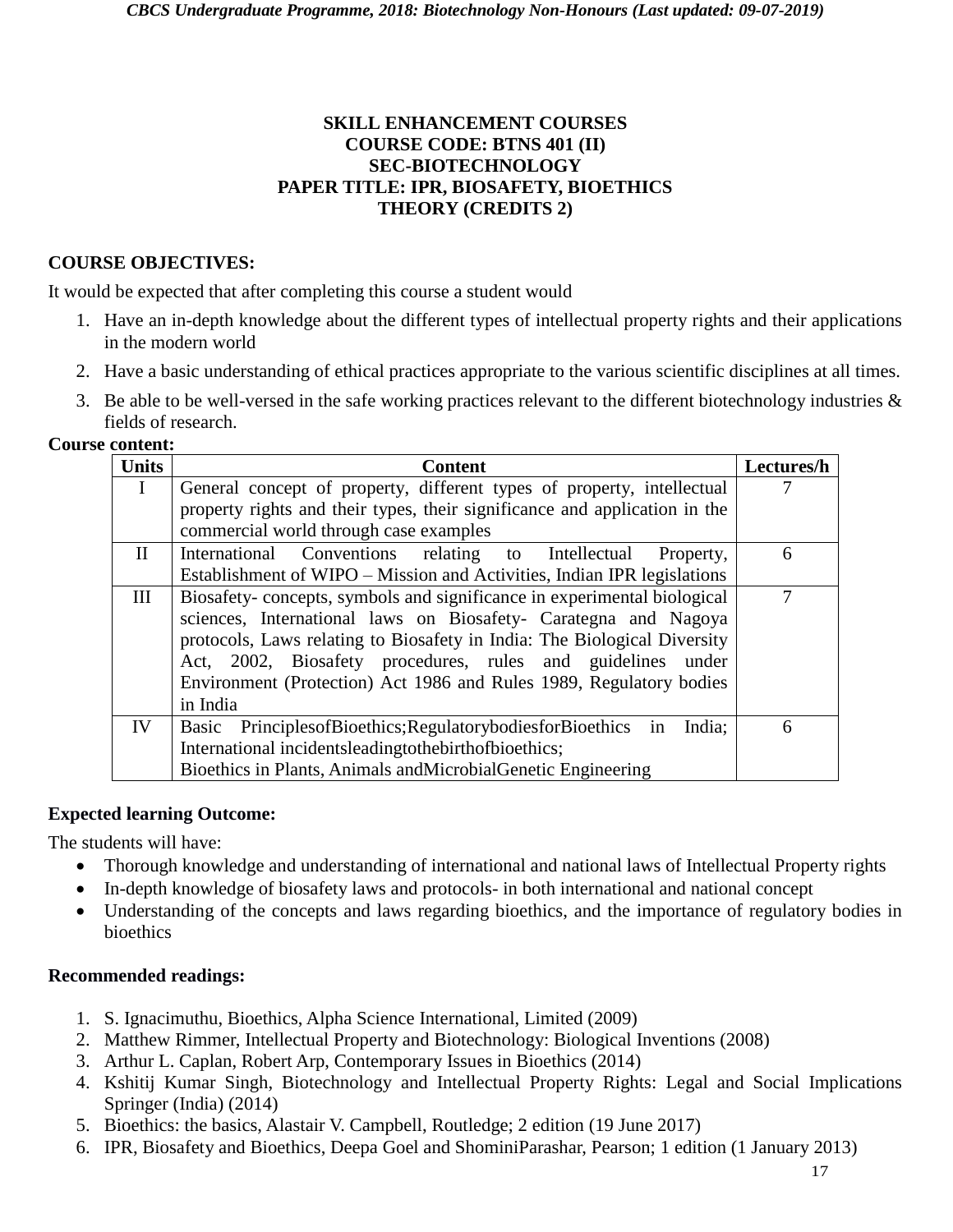#### **DISCIPLINE CORE COURSE COURSE CODE: BTNC-401T DCC-BIOTECHNOLOGY PAPER TITLE: MOLECULAR BIOLOGY THEORY (CREDITS 4)**

#### **COURSE OBJECTIVES:**

The course is designed to introduce students to the concepts of molecular biology and central dogma of life.

#### **Course content:**

| <b>Units</b> | <b>Content</b>                                                            | Lectures/h |
|--------------|---------------------------------------------------------------------------|------------|
| $\mathbf I$  | <b>DNA</b> structure and replication                                      | 12         |
|              | DNA as genetic material, Structure of DNA, Conformations of DNA,          |            |
|              | Replication of DNA in prokaryotes and eukaryotes: Semi conservative       |            |
|              | model of DNA replication, DNA polymerases. The replication process:       |            |
|              | steps and enzymes, replication fork, leading and lagging strand.          |            |
|              | Primosome. Replisome. Restriction enzymes and types                       |            |
| $\mathbf{I}$ | DNA damage, repair and homologous recombination                           | 10         |
|              | DNA damage and repair: causes and types of DNA damage,                    |            |
|              | Mechanisms of DNA repair: Photoreactivation, base excision repair,        |            |
|              | nucleotide excision repair, mismatch repair, recombinational repair,      |            |
|              | nonhomologous end joining. Homologous recombination: models and           |            |
|              | mechanism.                                                                |            |
| III          | <b>Transcription and RNA processing</b>                                   | 10         |
|              | RNA structure and types of RNA. Structure and significance of rRNA        |            |
|              | and tRNA. Transcription in prokaryotes: Prokaryotic RNA polymerases       |            |
|              | and promoters of transcription. Role of sigma factor. Initiation,         |            |
|              | elongation and termination of transcription.                              |            |
|              | Transcription in eukaryotes: Eukaryotic RNA polymerases, transcription    |            |
|              | factors, promoters, enhancers. Post-transcriptional modifications: 5' cap |            |
|              | formation, polyadenylation, splicing.                                     |            |
| IV           | <b>Translation and Regulation of gene expression</b>                      | 10         |
|              | Genetic code and its characteristics, Translation: stages, mechanism      |            |
|              | ofinitiation, elongation and termination. Differences in translation in   |            |
|              | prokaryotes and eukaryotes. Inhibitors of translation. Post-translational |            |
|              | modifications.                                                            |            |
|              | Regulation of gene expression in prokaryotes: Operon concept (inducible   |            |
|              | and repressiblesystems): Lac Operon and Tryptophan operon                 |            |

#### **Expected learning Outcome:**

 At the end of the course, the student is expected to develop an understanding of the concepts of replication, transcription, translation and other concepts of molecular biology.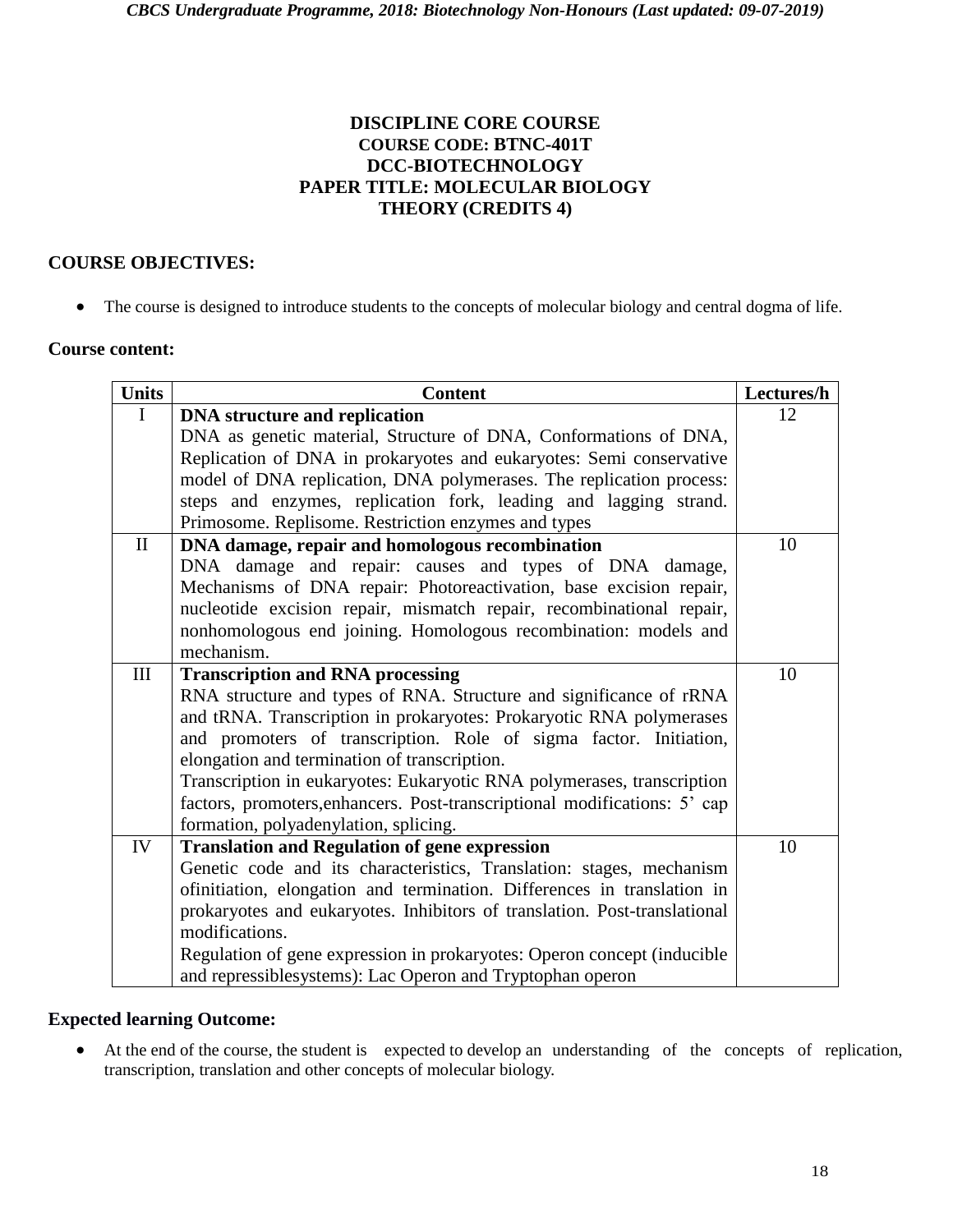- 1. Karp, G. (2010). Cell and Molecular Biology: Concepts and Experiments. VI Edition. John Wiley & Sons. Inc.
- 2. De Robertis, E.D.P. and De Robertis, E.M.F. (2006).Cell and Molecular Biology. VIII Edition. Lippincott Williams and Wilkins, Philadelphia.
- 3. Becker, W.M., Kleinsmith, L.J., Hardin. J. and Bertoni, G. P. (2009).The World of the Cell. VII Edition. Pearson Benjamin Cummings Publishing, San Francisco.
- 4. Watson, J. D., Baker T.A., Bell, S. P., Gann, A., Levine, M., and Losick, R., (2008) Molecular Biology of the Gene (VI Edition.). Cold Spring Harbour Lab. Press, Pearson Pub.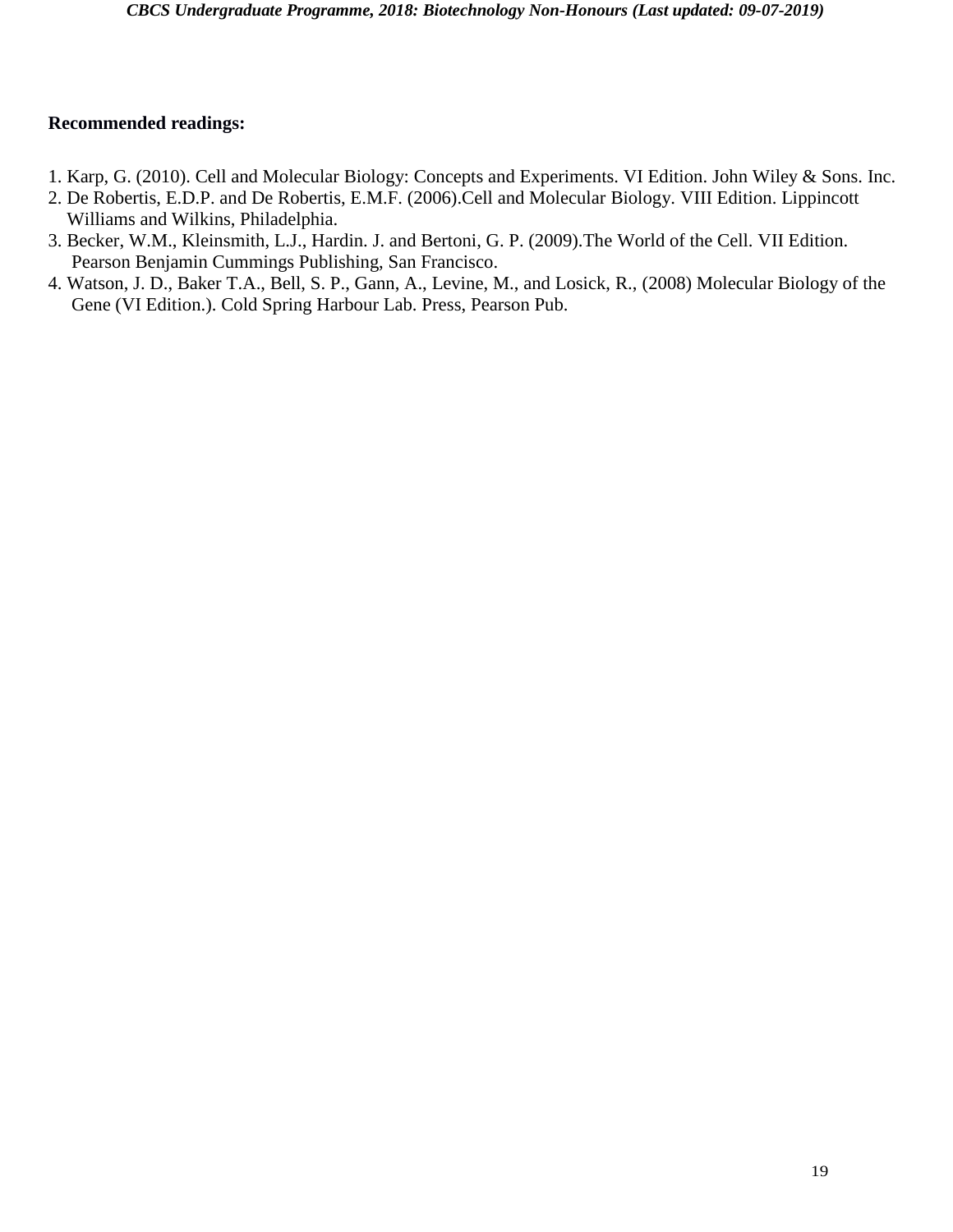#### **DISCIPLINE CORE COURSE COURSE CODE: BTNC-401P DCC-BIOTECHNOLOGY PAPER TITLE: MOLECULAR BIOLOGY PRACTICAL (CREDITS 2)**

- 1. Preparation of buffers- Tris, TE (Tris-EDTA), TAE (Tris- Acetate-EDTA), TBE (Tris-Borate-EDTA), SDS-Tris-Glycine (Laemmli Buffer).
- 2. Isolation of genomic DNA from bacterial/ plant/ animal cells.
- 3. Isolation of Plasmid DNA from bacteria.
- 4. Agarose gel electrophoresis of genomic DNA &/or plasmid DNA.
- 5. Preparation of restriction enzyme digests of DNA samples.
- 6. RFLP/RAPD analysis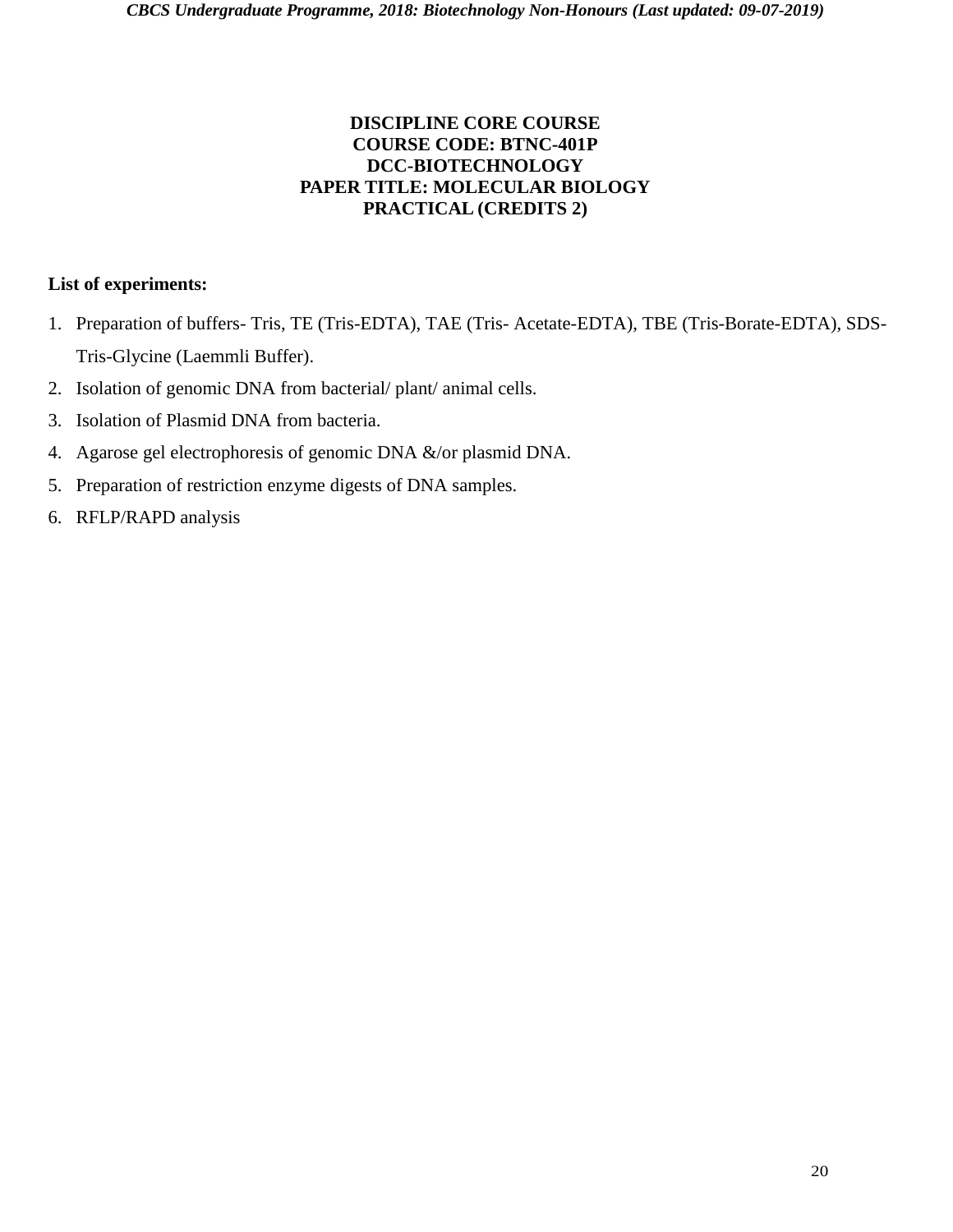## **(Fifth Semester)**

#### **SKILL ENHANCEMENT COURSES COURSE CODE: BTNS – 501 SEC-BIOTECHNOLOGY PAPER TITLE: BIOSTATISTICS THEORY (CREDITS-2)**

#### **COURSE OBJECTIVES:**

- 1 To understand the role of biostatistics in public health or medical studies;
- 2 To use descriptive tools to summarize and display data from public health or medical studies;
- 3 To understand the principles of various study designs, and explain their advantages and limitations;
- 4 To identify appropriate tests to perform hypothesis testing, and interpret the outputs adequately;
- 5 To differentiate between quantitative problems from public health or medical studies that can be addressed by statistical tools, choose the appropriate statistical procedures, and interpret the statistical results in a public health or medicine context;
- 6 To get familiar with statistical software and standard packages for biostatistics

| <b>UNITS</b>      | <b>CONTENTS</b>                                                                                                                                                                                                                                                                                      | <b>HOURS</b>   |
|-------------------|------------------------------------------------------------------------------------------------------------------------------------------------------------------------------------------------------------------------------------------------------------------------------------------------------|----------------|
| UNIT <sub>1</sub> | Collection, Classification and Tabulation of data, Bar diagrams and Pie<br>diagrams, Histogram, Frequency curve and frequency polygon, Ogives.<br>Mean, median, mode, Standard deviation.                                                                                                            | $\overline{4}$ |
| UNIT <sub>2</sub> | Correlation and Regression analysis: Correlations and regressions-:<br>Relation between two variables, scatter diagram, definition of correlations,<br>curve fitting, principles of least squares, Two regression lines, Karl<br>Pearson's coefficient of correlation, Rank correlation, Tied ranks. | $\overline{4}$ |
| UNIT <sub>3</sub> | Probability theory: Random experiments, sample space, probability theory,<br>conditional probability. Baye's theorem.                                                                                                                                                                                | 4              |
| UNIT <sub>4</sub> | Random variable (discrete and continuous): Probability density function<br>(discrete and continuous), Distribution function for discrete random<br>variable. Distribution function for continuous random variable, Joint<br>probability distribution, Conditional and marginal distribution.         | 4              |

#### **Course content:**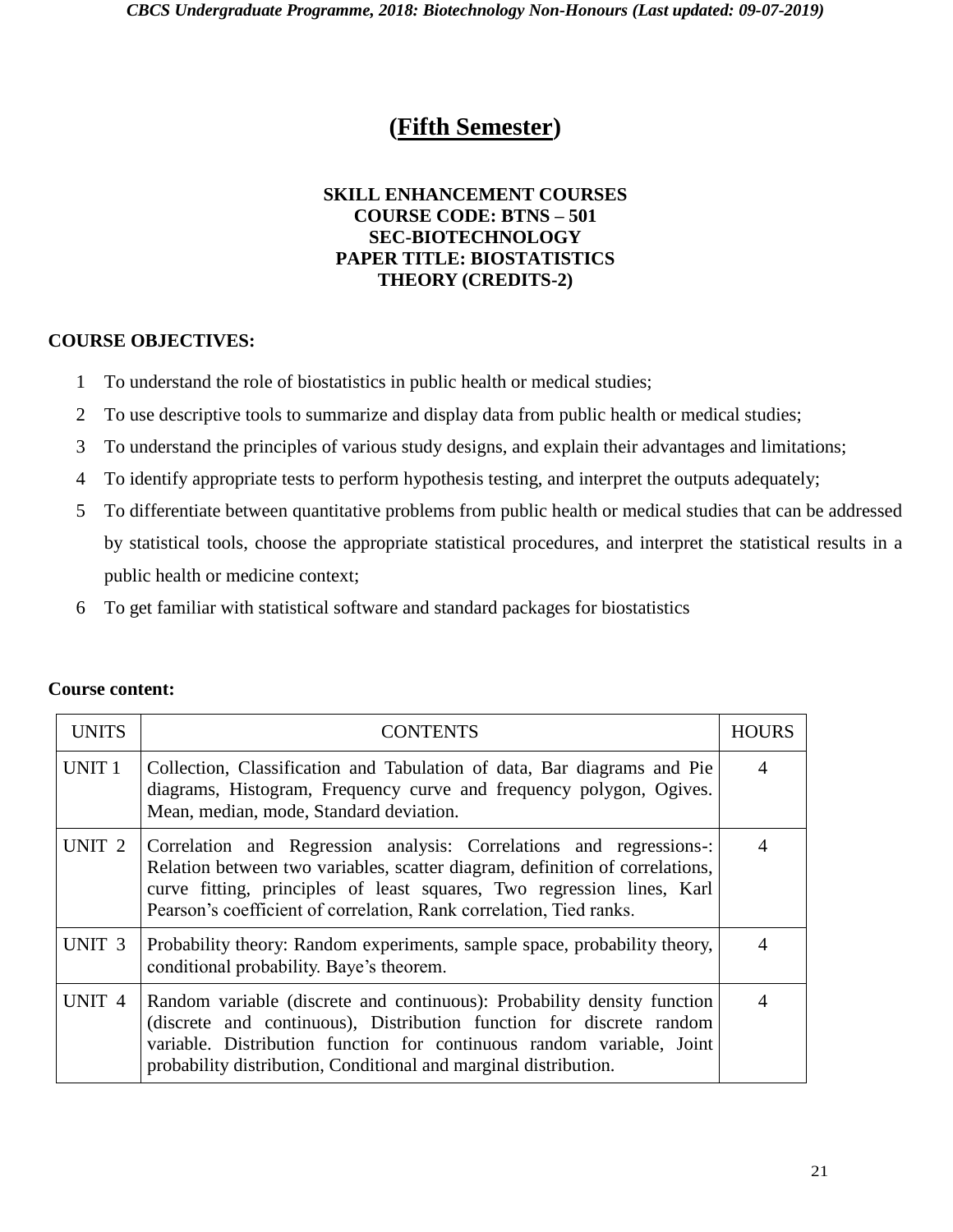#### **Learning outcomes:**

After completion of this course, students will be able to:

- Select from, use and interpret results of, descriptive statistical methods effectively.
- Demonstrate an understanding of the central concepts of modern statistical theory and their probabilistic foundation.
- Communicate the results of statistical analyses accurately and effectively.

- 1. Fundamentals of Biostatistics. by Irfan A Khan.
- 2. An introduction to Biostatistics. by PSS Sunder Rao.
- 3. Introduction to the Practice of Statistics by Moore and McCabe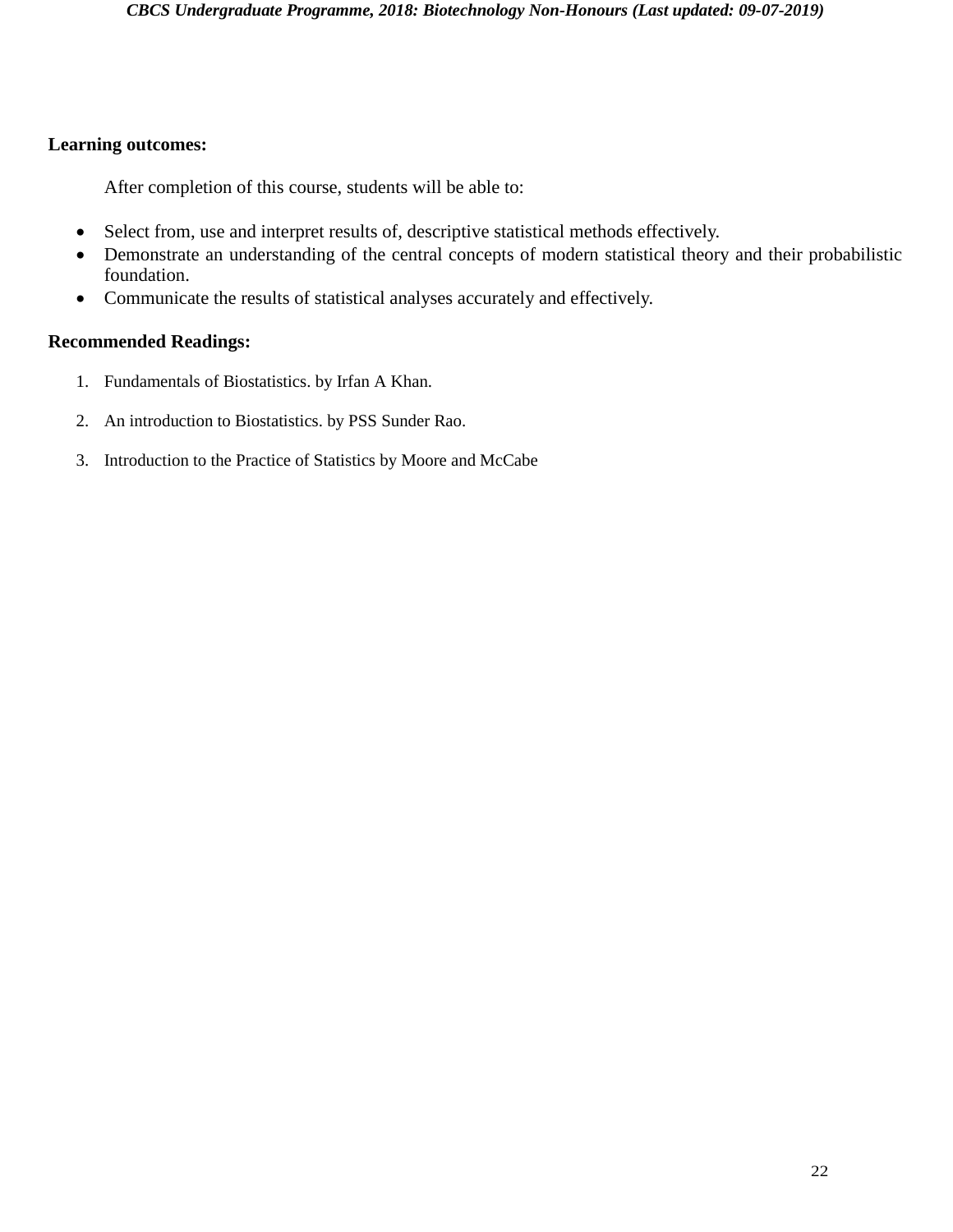#### **DISCIPLINE SPECIFIC ELECTIVES COURSE CODE: BTND 501 T(I) DSE-BIOTECHNOLOGY PAPER TITLE: MICROBIAL TECHNOLOGY THEORY (CREDITS 4)**

#### **COURSE OBJECTIVES:**

It would be expected that after completing this course a student would:

- 1. Be able to identify common infectious agents and the diseases that they cause.
- 2. Be able to valuate methods used to identify infectious agents in the clinical microbiology lab.
- 3. Be able to explain general and specific mechanisms by which an infectious agent causes disease.

#### **Course content:**

| <b>Units</b> | <b>Content</b>                                                         | Hr |
|--------------|------------------------------------------------------------------------|----|
| $\mathbf{I}$ | General topics on Medical Microbiology: History and development,       | 8  |
|              | Koch's postulates. Infection: source, modes of transmission            |    |
| $\rm{II}$    | Bacterial pathogenicity, identification of bacteria: staining methods, | 8  |
|              | culture methods, biochemical tests and other recent methods.           |    |
| Ш            | Sterilization and disinfection. Normal microbial flora, antimicrobial  | 8  |
|              | agents.                                                                |    |
| IV           | Common diseases caused by bacteria: sore throat, pneumonia,            | 8  |
|              | gonorrhoea, Tuberculosis, Tetanus, Cholera                             |    |
| V            | Important Protozoan Diseases: Malaria, Amoebiasis;<br>Important        | 8  |
|              | Helmenthic Diseases: Ascariasis, Ankylostomiasis.                      |    |
| VI           | Overview of Medical Virology, Important Viral Diseases– Herpes virus,  | 8  |
|              | Poliovirus, Rabies virus, HIV etc.                                     |    |

#### **Expected learning Outcome:**

The students will have:

 Thorough knowledge and understanding of general and specific mechanisms by which an infectious agent causes disease.

- 1. Greenwood D (2007). Medical Microbiology. I.K. International.
- 2. Murray PR, Pfaller MA, Tenover FC and Yolken RH (2007). Clinical Microbiology. ASM Press.
- 3. Talaro KP and Talaro A. (2006). Foundations in Microbiology. McGraw-Hill College Dimensi.
- 4. Willey J, Sherwood L. and Woolverton C (2007). Prescott/Harley/Klein's Microbiology, McGraw Hill.
- 5. Atlas RM (1997). Principles of Microbiology. McGraw Hill.
- 6. Nester E.W, Anderson DG and Nester MT (2006). Microbiology. A Human Perspective. McGraw Hill.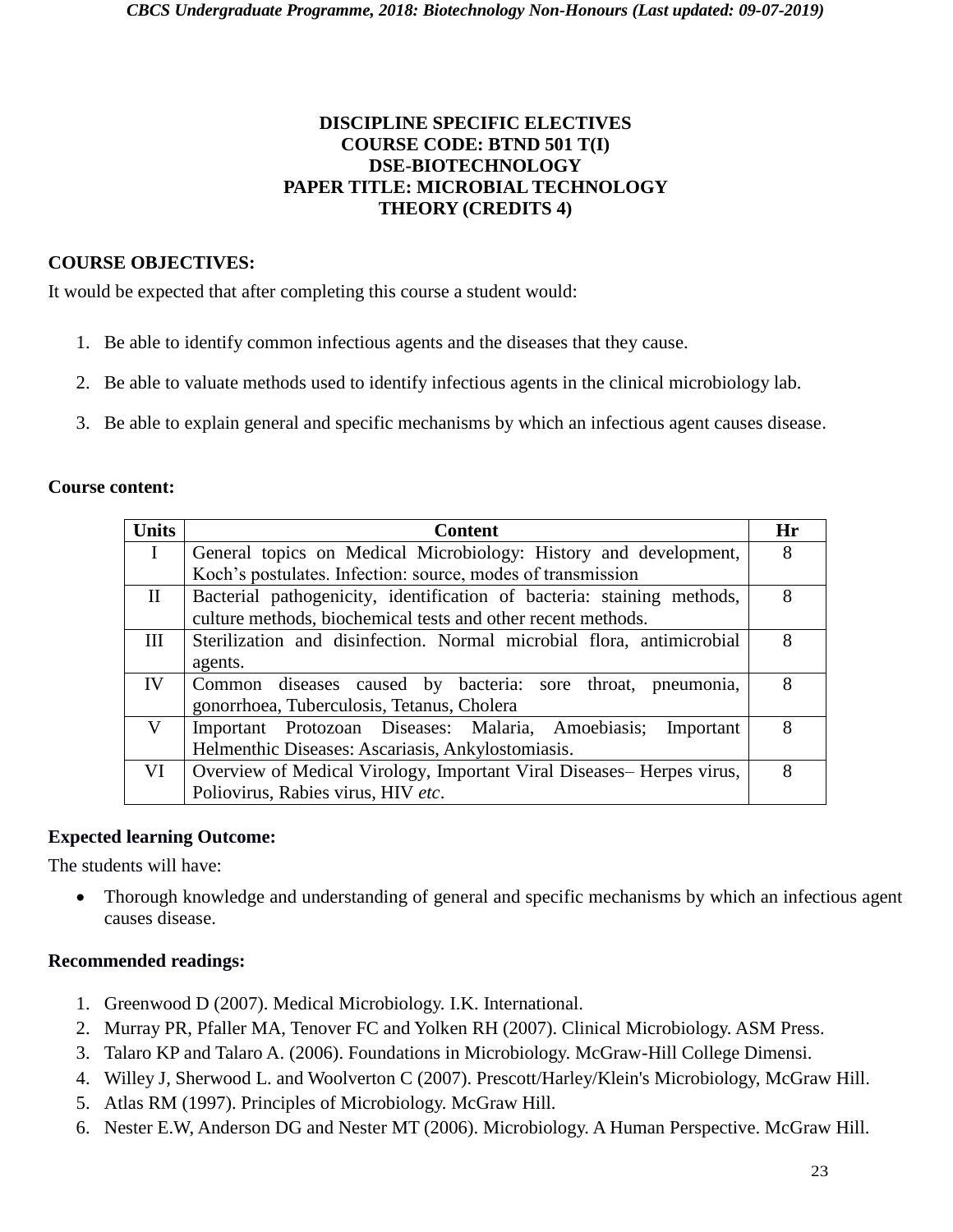#### **DISCIPLINE SPECIFIC ELECTIVES COURSE CODE: BTND 501 P(I) DSE-BIOTECHNOLOGY PAPER TITLE: MICROBIAL TECHNOLOGY PRACTICAL (CREDITS 2)**

- 1. Sterilization techniques
- 2. Isolation and screening of *Streptococcus* and *Staphyloccus sp.*
- 3. Characterization and identification of *Streptococcus sp.*
- 4. Characterization and identification of *Staphyloccus sp.*
- 5. Preparation of blood and chocolate agar
- 6. Haemolysis assay
- 7. Identification of enteric Gram-negative *Bacilli*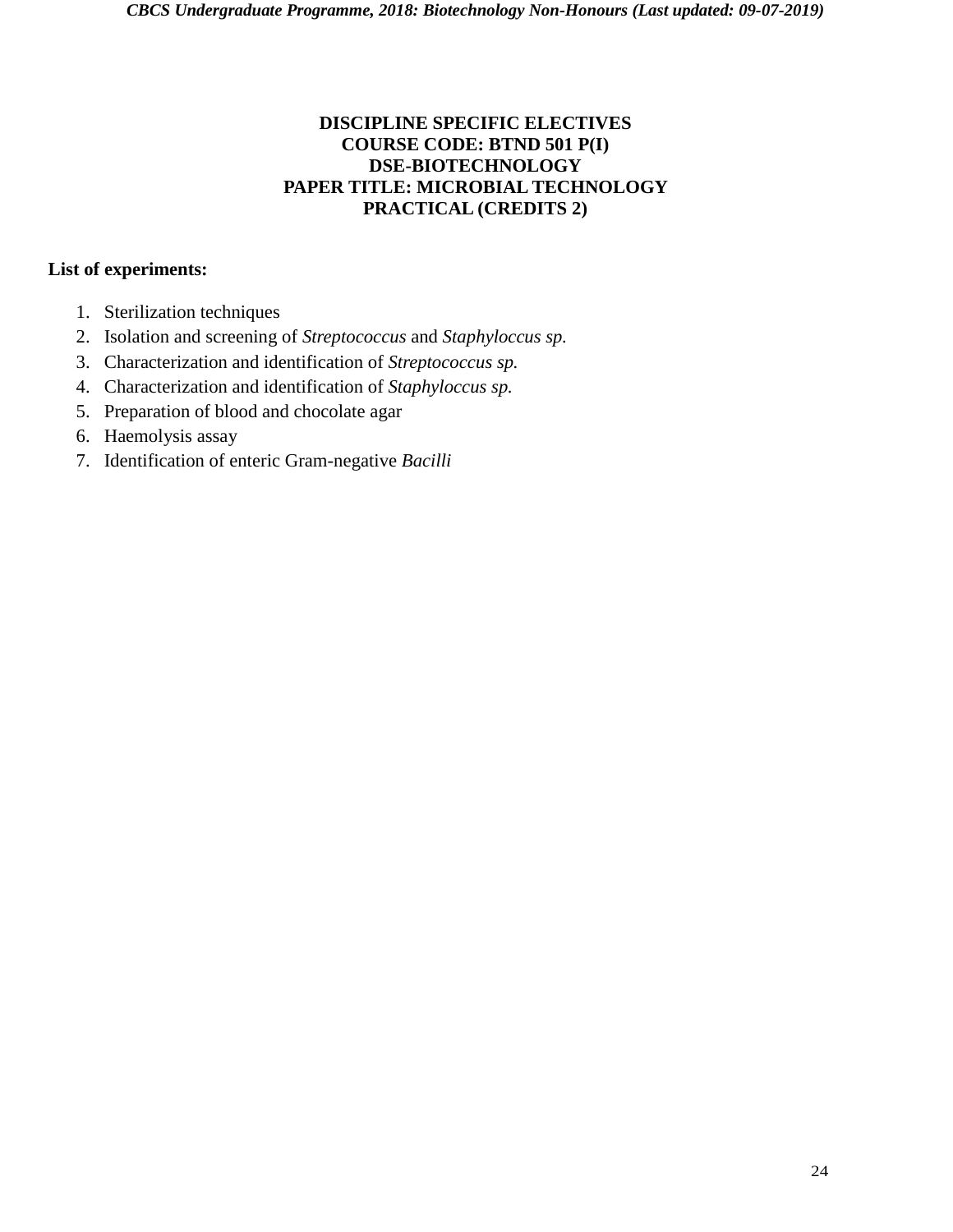#### **DISCIPLINE SPECIFIC ELECTIVES COURSE CODE: BTND 501 T(II) DSE-BIOTECHNOLOGY PAPER TITLE: GENETICS THEORY (CREDITS 4)**

#### **COURSE OBJECTIVES:**

It would be expected that after completing this course a student would

- 1. To have a preliminary understanding of the basic concepts of Genetics and Cytogenetics
- 2. To be able to discern the significance of various organelles on inheritance and its effect on consecutive generations
- 3. To be able to comprehend the consequences of any alteration in genetic constitution.

| <b>Course content:</b> |
|------------------------|
|                        |

| <b>Units</b> | <b>Content</b>                                                             | Lectures/h |
|--------------|----------------------------------------------------------------------------|------------|
| $\mathbf{I}$ | Beginning of genetics; Cell structure and cell division; Early concepts of |            |
|              | inheritance, Mendel's laws of heredity; Punnet square                      |            |
| $\mathbf H$  | Chromosomal theory of inheritance, Sex linkage, X linked inheritance, Y    |            |
|              | linked inheritance                                                         |            |
| III          | Cytoplasmic Inheritance: Plastid inheritance in plants, Petite characters  |            |
|              | in yeast and Kappaparticles in Paramecium                                  |            |
| IV           | Mutation, Mutagens and Mutant. Spontaneous and Induced, Reverse            |            |
|              | mutations; examples of Genemutation;                                       |            |
| V            | Chromosomal aberrations: Structural and numerical changes in               |            |
|              | chromosomes; Study of genetic abnormalities - Turner syndrome, Klinefelter |            |
|              | syndrome, Down syndrome, Cri-du-chat and Philadelphia chromosome           |            |
| VI           | Genetic Recombination, Linkage and Crossing Over. Human Genetics:          |            |
|              | Karyotype in human; Nature, structure and replication of the genetic       |            |
|              | material                                                                   |            |

#### **Expected learning Outcome:**

The students will have:

- 1. A firm grasp on the basic concepts and theories of both classical and modern genetics.
- 2. A comprehensive and clear understanding of the consequences of change in genetic constitution and also the role of genetic mechanisms in evolution
- 3. A clear understanding in distinguishing between chromosomal and extra-chromosomal inheritance.
- 4. technical skills by performing experiments and exercises on different aspects of genetic analysis.
- 5. proficiency in determination of linkage maps and the mechanism of sex determination

- 1. Genetics, Monroe W. Strickburger, Macmillian 1976
- 2. Genetics: The continuity of life, D. J. Fairbanks and W. H. Andersen, Brooks/Cole Pub., 1999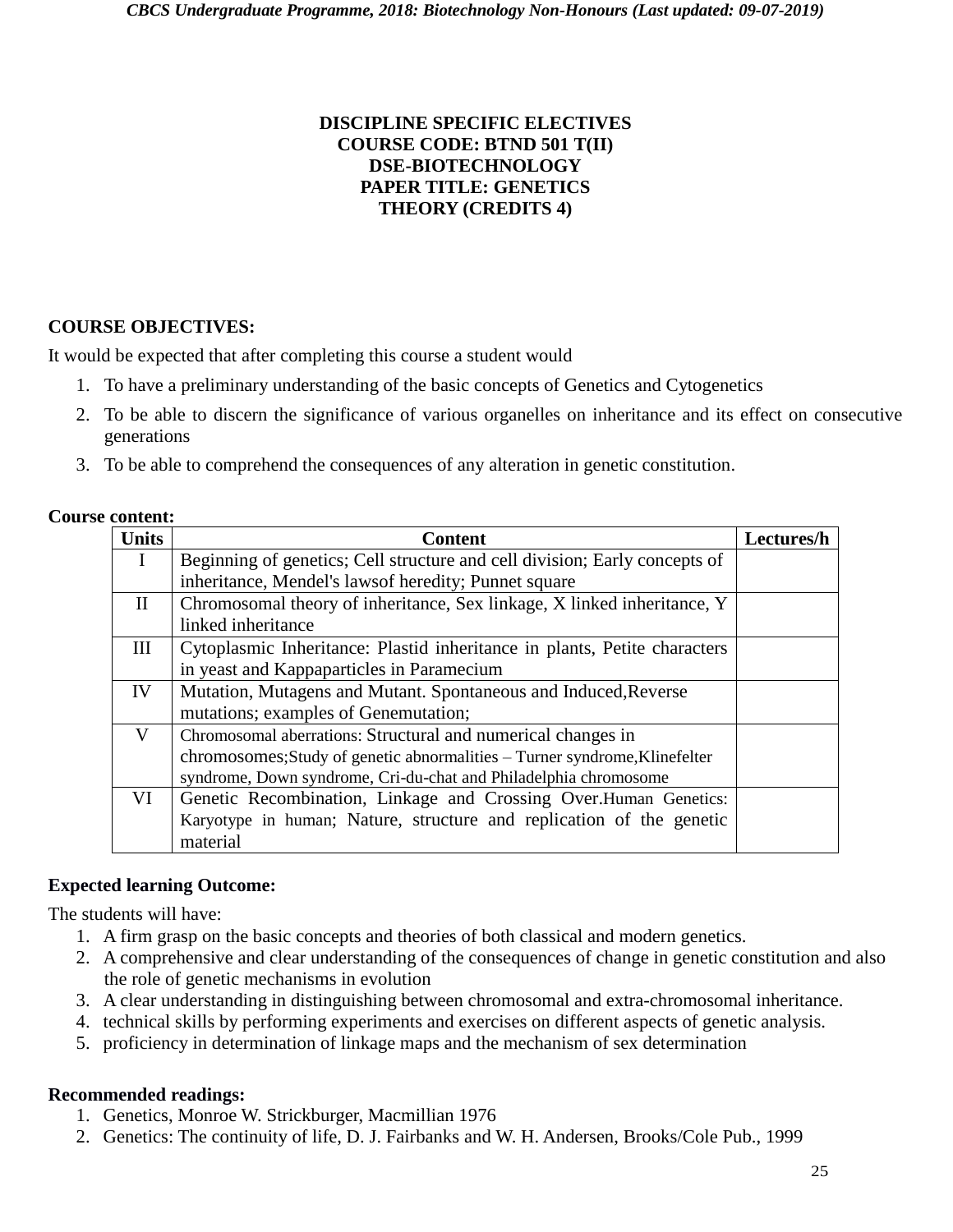- 3. Introduction to Genetic Analysis- Vol. 10, Anthony J.F. Griffiths, W. H. Freeman, 2008
- 4. Genetics: Analysis of Genes and Genomes, Daniel L. Hartl, Elizabeth W. Jones, Jones & Bartlett Learning, 2009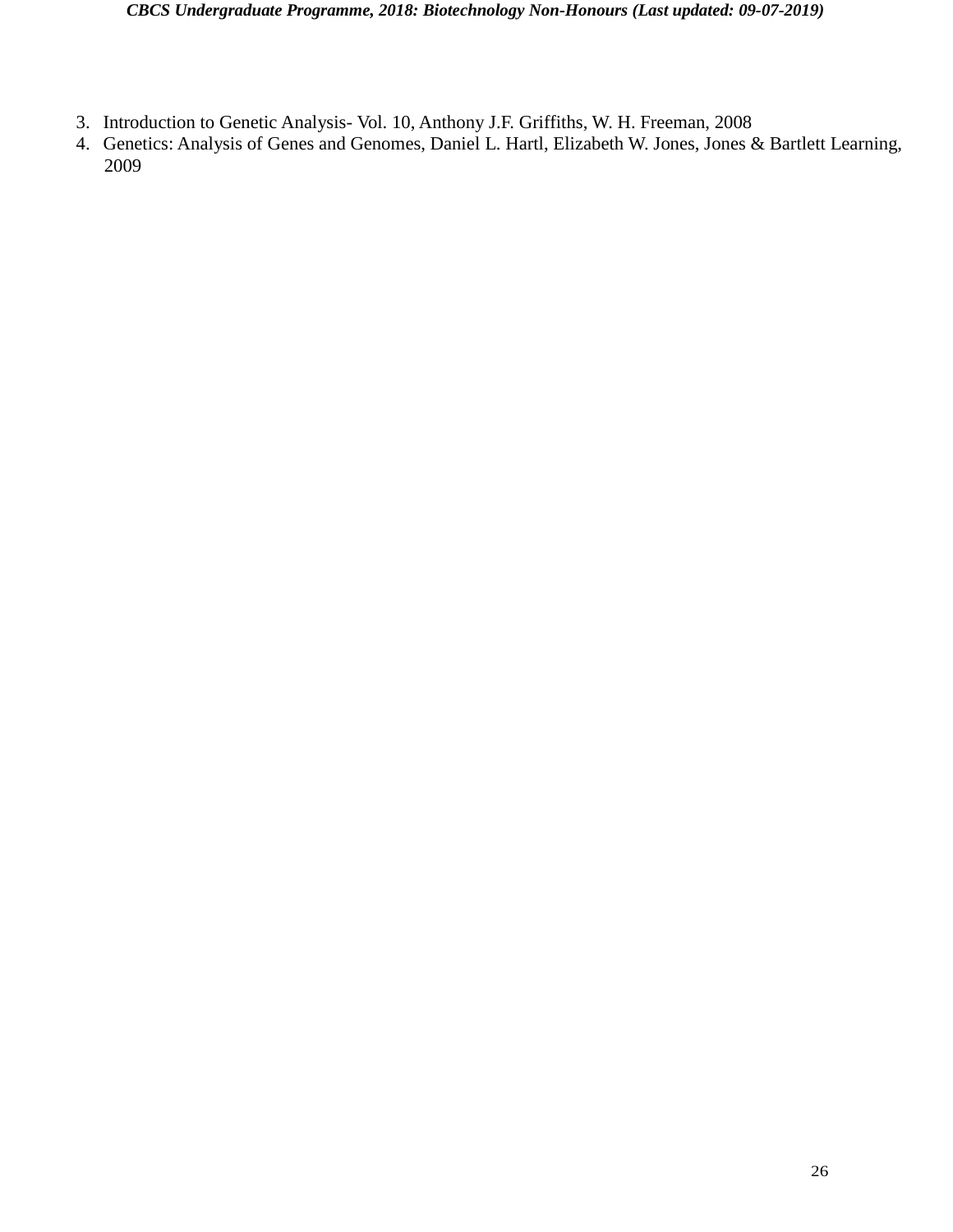#### **DISCIPLINE SPECIFIC ELECTIVES COURSE CODE: BTND 501 P(II) DSE-BIOTECHNOLOGY PAPER TITLE: GENETICS PRACTICAL (CREDITS 2)**

- 1. Study of mitotic chromosome (in root cells onion, pea etc.)
- 2. Study of meiotic chromosome (in flower buds of available plants)
- 3. Preparation of Salivary gland Chromosomes
- 4. Study of barr bodies in animal cheek cells
- 5. Laboratory exercises in probability and chi-square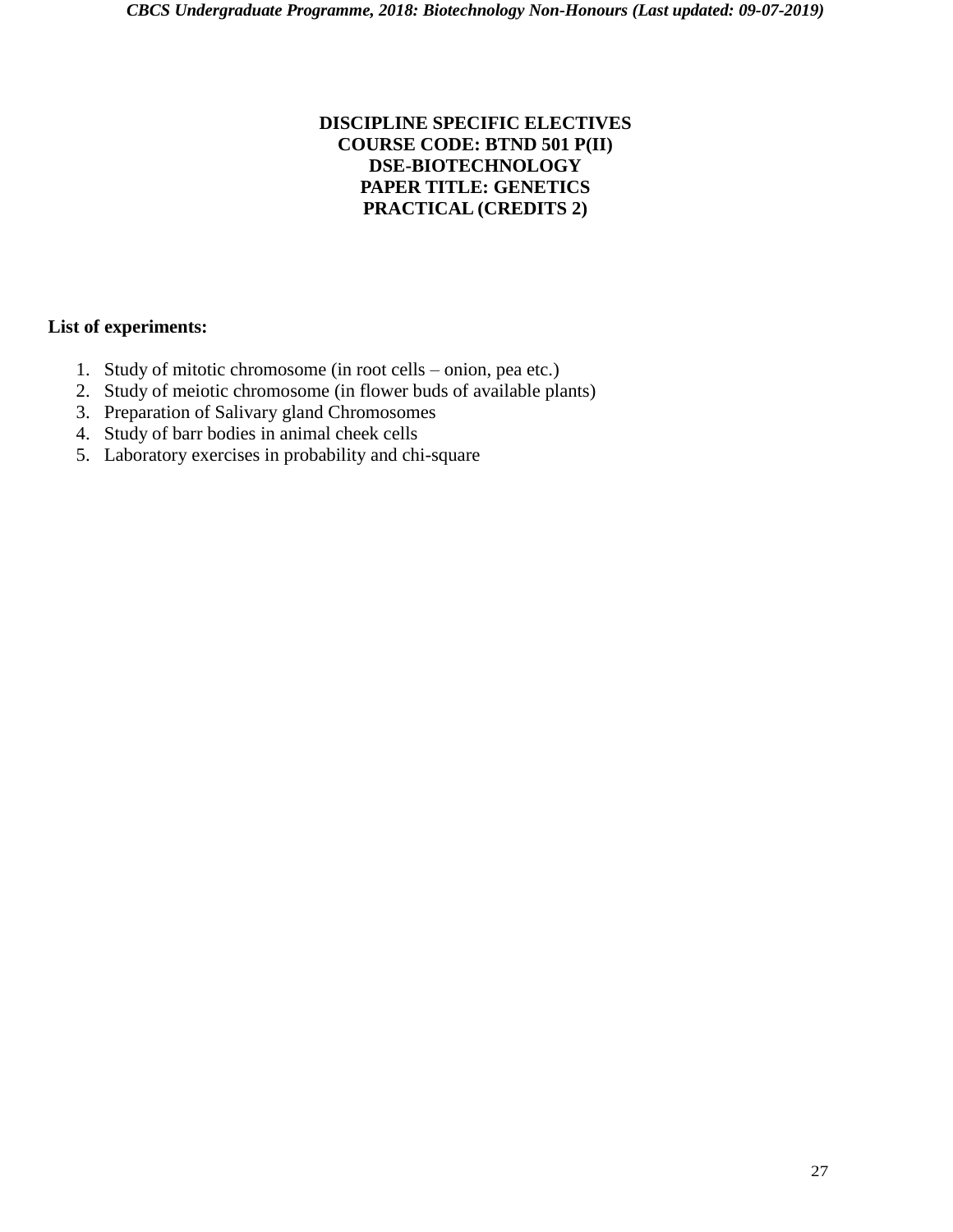# **(Sixth Semester)**

#### **SKILL ENHANCEMENT COURSES COURSE CODE: BTNS 601 SEC-BIOTECHNOLOGY PAPER TITLE: ENVIRONMENTAL AND AGRICULTURAL BIOTECHNOLOGY THEORY (CREDITS 2)**

#### **COURSE OBJECTIVES:**

It would be expected that after completing this course a student would:

- 1. Concentrate on principles of Environmental and Agricultural Microbiology
- 2. Become familiar with the technical aspects of these areas of Microbiology and their pertaining to real-life significance through technology involved in the gaining of in-depth knowledge in these areas.

#### **Course content:**

| <b>Units</b> | <b>Content</b>                                                          | Hr             |
|--------------|-------------------------------------------------------------------------|----------------|
| $\mathbf{I}$ | Microbes in agriculture: N2 fixation, Biofertilizer, mycorrhizae,       | $\overline{4}$ |
|              | Vermicomposting; Biopesticides and bioinsecticides: Integrated pest     |                |
|              | management (IPM); Microbial plant hormones.                             |                |
| $\mathbf{H}$ | Food and dairy microbiology - Microbial production of SCP and edible    |                |
|              | mushroom, Microbial production of flavours and fragrances, Probiotics   |                |
|              | and neutraceuticals, Fermented dairy products and Fermented foods.      |                |
| $\mathbf{H}$ | Environmental Microbiology: Understanding environmental problems        | $\overline{4}$ |
|              | and monitoring, environmental impacts and their assessments using       |                |
|              | bioindicators, Bioremediation: Principles, Strategies and techniques of |                |
|              | bioremediation.                                                         |                |
| IV           | Microbial indicators of water pollution, Waste treatment; Biological    |                |
|              | methods of solid and liquid waste treatment; Environmental laws and     |                |
|              | policies in India.                                                      |                |

#### **Expected learning Outcome:**

The students will be capable of:

- Appreciate the diversity of microorganism and microbial communities inhabiting a multitude of habitats and occupying a wide range of ecological habitats.
- Learn the occurrence, abundance and distribution of microorganism in the environment and their role in the environment and also learn different methods for their detection and characterization.
- Competently explain various aspects of environmental microbiology and microbial ecology and to become familiar with current research in environmental microbiology.

- 1. Microbiological Examination of Water and Wastewater By Maria Csuros; CRC Publishing House
- 2. Textbook of Environmental Microbiology By Pradipta K. Mohapatra; I. K. International Pvt Ltd.
- 3. Environmental Microbiology (Second Edition) *Edited by: Ian L. Pepper, Charles P. Gerba, Terry Gentry and Raina M. Maier; Elsevier LLC.* Agricultural Microbiology by Rangaswami G; MT Publishers.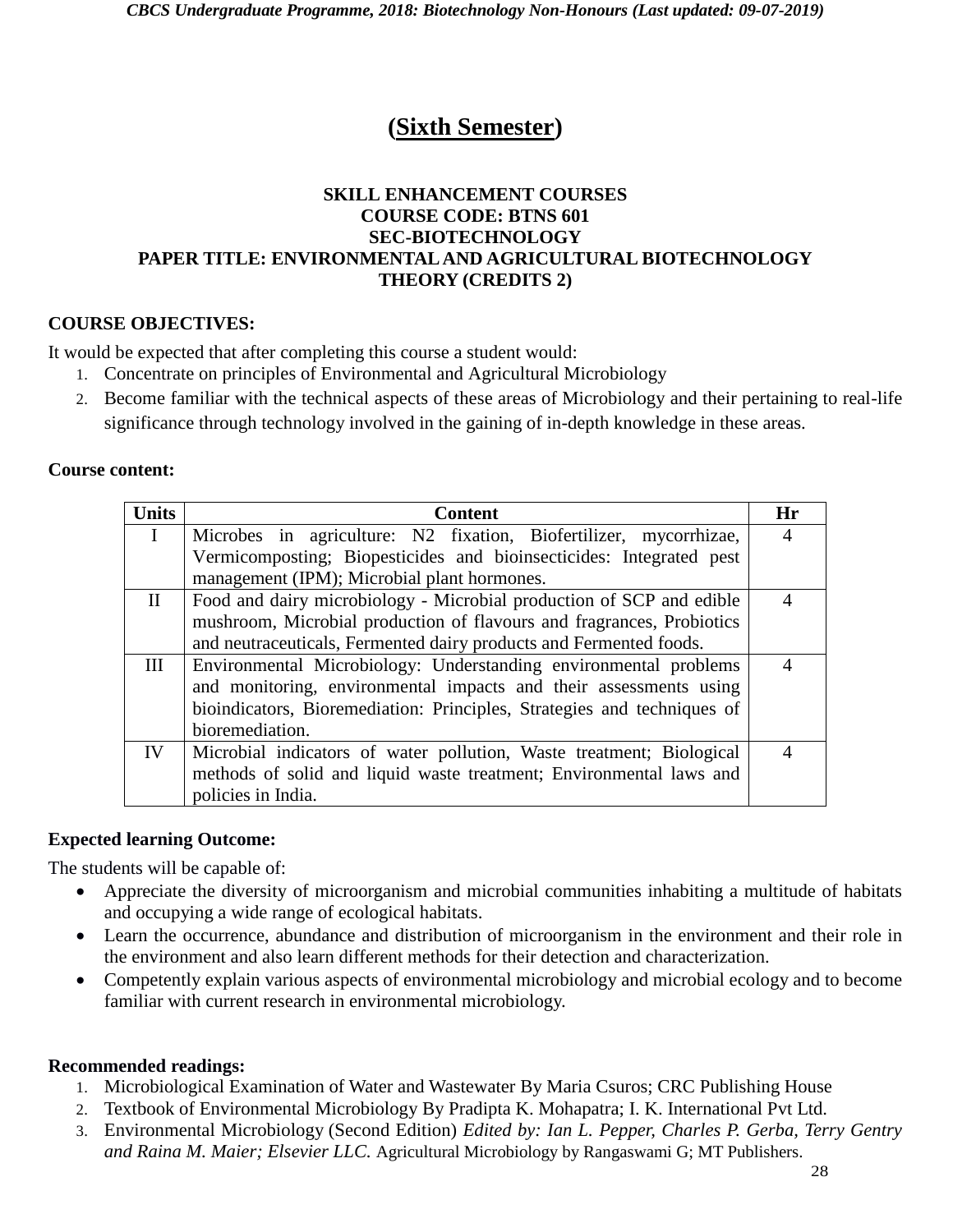#### **DISCIPLINE SPECIFIC ELECTIVE COURSE CODE: BTND 601 T(I) DSE-BIOTECHNOLOGY PAPER TITLE: GENOMICS AND PROTEOMICS THEORY (CREDITS 4)**

#### **COURSE OBJECTIVES:**

It would be expected that after completing this course a student would be able

- 1. To have a basic understanding of prokaryotic and eukaryotic genome constitution
- 2. To have a firm underpinning of gene, genome and genomic analysis techniques
- 3. To have a thorough understanding of contemporary genome sequencing principle and working methodology.
- 4. To have a comprehensive understanding of protein sequencing and identification techniques and explore its myriad scope and applications

#### **Course content:**

| <b>Units</b> | <b>Content</b>                                                   | Lectures/h |
|--------------|------------------------------------------------------------------|------------|
| $\mathbf{I}$ | Introduction: Gene, Genome, Genomics, transcriptomics. Scope and |            |
|              | application of omics                                             |            |
| $\mathbf{I}$ | The origin of genomes: Origin of macromolecules, RNA world and   |            |
|              | DNA world                                                        |            |
| Ш            | Genome diversity: anatomy of prokaryotic genome.                 |            |
|              | Anatomy of eukaryotic genome.                                    |            |
| IV           | Inter genic and intra genic sequences, repetitive DNA            |            |
| V            | Genetic mapping: DNA markers - RFLPs, SNPs                       |            |
| VI           | Methods of isolation of genomic DNA;                             |            |
|              | DNA sequence analysis methods: Sanger Dideoxy method and         |            |
|              | Fluorescence method                                              |            |

#### **Expected learning Outcome:**

The students will have:

- Thorough knowledge and understanding of the core concepts in the discipline of Genomics.
- A basic knowledge of the underlying principles of genomics and their varied application
- A lucid understanding of the various regular, contemporary and high throughput genomic tools, their underlying principles and varied application.

- 1. Cantor and Smith, Genomics. John Wiley & Sons, 1999.
- 2. Introduction to Genomics Arthur M Lesk, Oxford University Press, 2007.
- 3. R.M.Twyman, Principles of Proteomics, BIOS Scientific Publishers, 2004.
- 4. Genome III T.A. Brown, Garland Science Publ. June 08, 2006.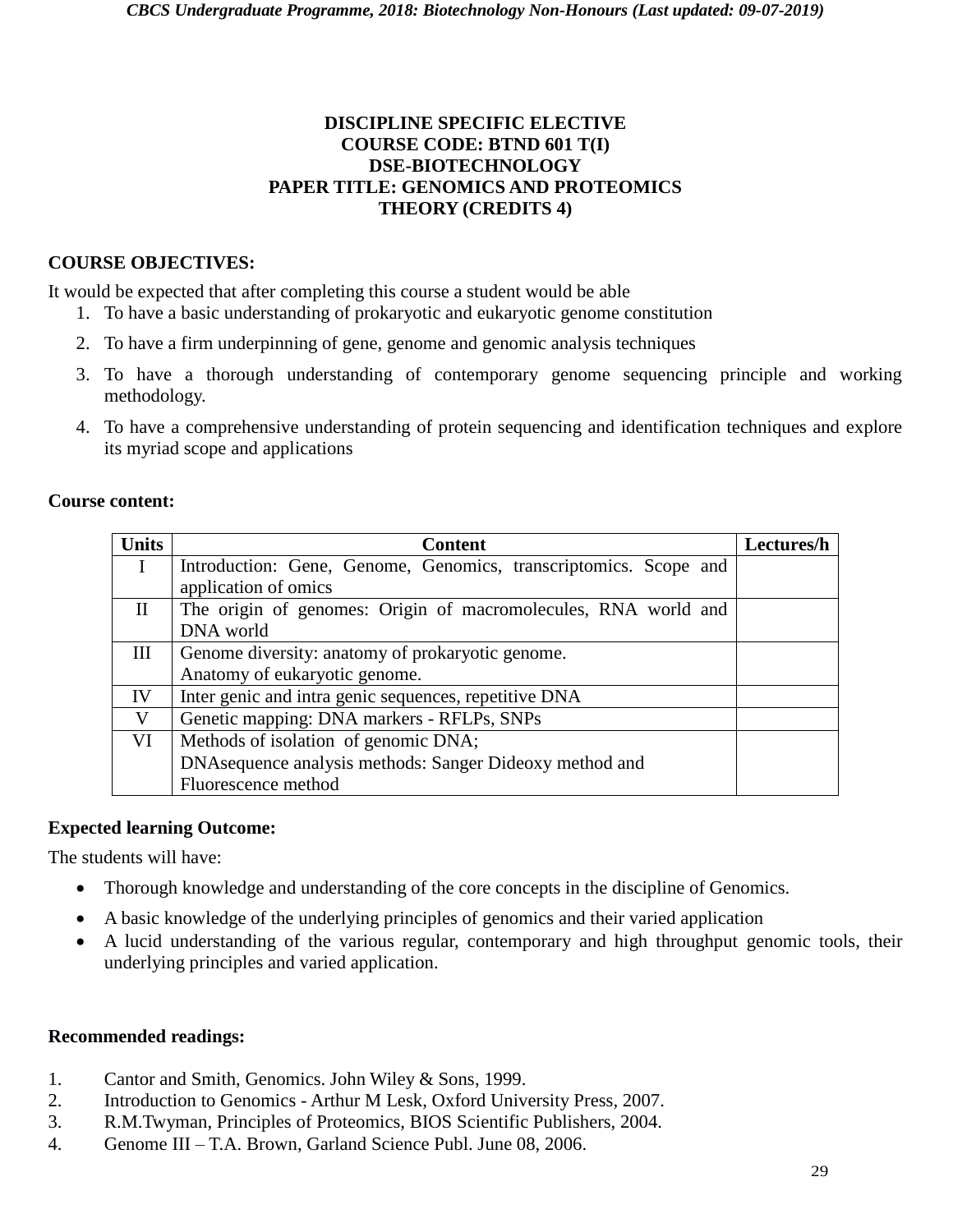#### **DISCIPLINE SPECIFIC ELECTIVE COURSE CODE: BTND 601 P(I) DSE-BIOTECHNOLOGY PAPER TITLE: GENOMICS AND PROTEOMICS PRACTICAL (CREDITS 2)**

- 1. Isolation of Genomic DNA from plant
- 2. Isolation of Genomic DNA from micro-organisms
- 3. Isolation of Genomic DNA from animal cells
- 4. Gel electrophoresis for identification of DNA
- 5. Isolation of genomic DNA from microorganism *in-silico*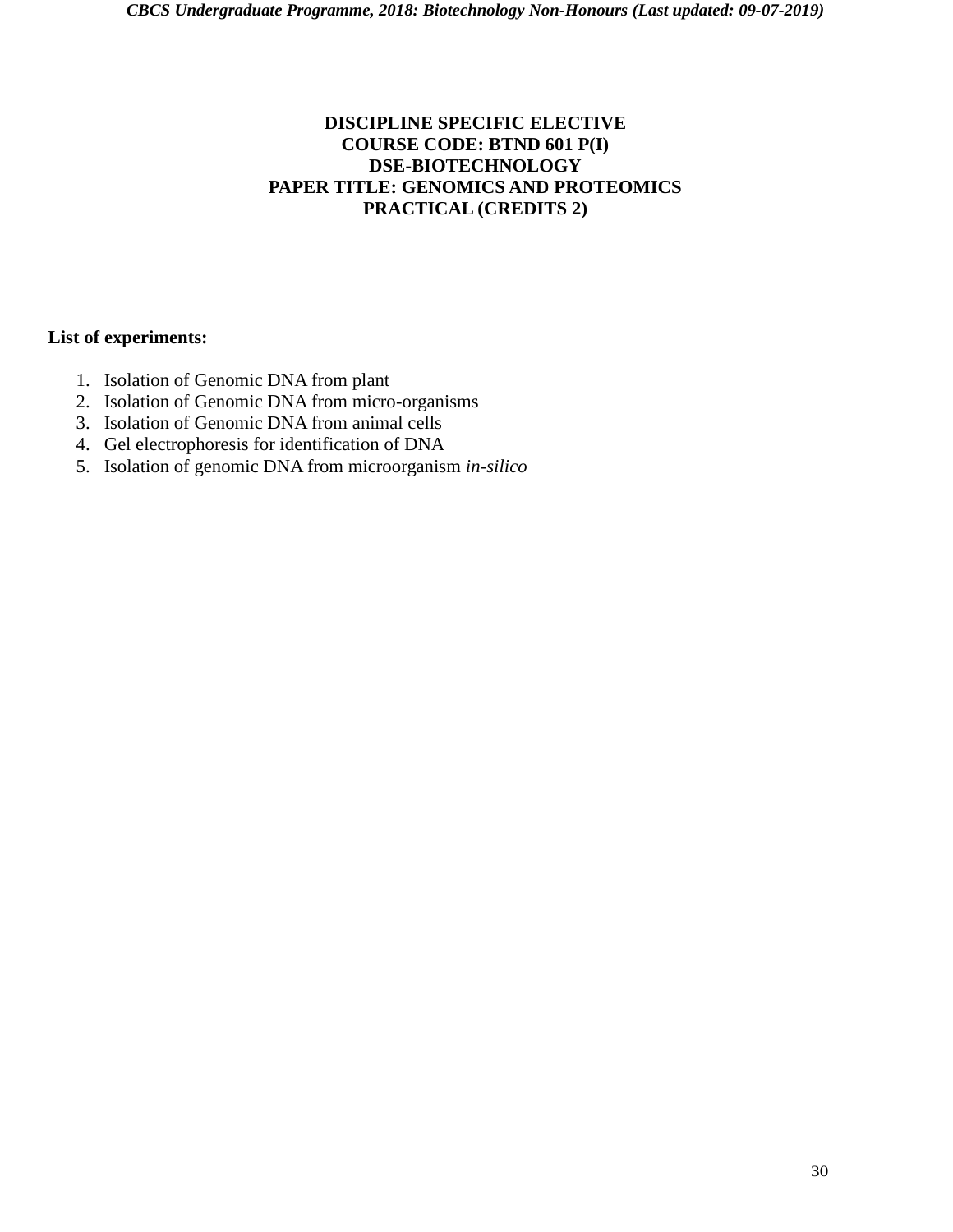#### **DISCIPLINE SPECIFIC ELECTIVE COURSE CODE: BTND 601 T(II) DSE-BIOTECHNOLOGY PAPER TITLE: PLANT BIOTECHNOLOGY THEORY (CREDITS 4)**

#### **COURSE OBJECTIVES:**

It would be expected that after completing this course a student would

- 1. Be able to understand the concepts of modern Biotechnology, with emphasis on plant research and the Agricultural revolution
- 2. have an in-depth understanding of the principles and techniques in Plant Tissue Culture
- 3. develop skills, through lab experiments and exercises, for Plant tissue culture

| <b>Units</b> | <b>Content</b>                                                                | Lectures/h |
|--------------|-------------------------------------------------------------------------------|------------|
| $\bf{I}$     | Brief History of Modern Biotechnology- Genetics and Plant Breeding,           | 10         |
|              | Agricultural Revolution, Micropropagation and other tissue culture            |            |
|              | techniques, GMO crops, Industrial agriculture in India and other countries    |            |
| $\mathbf{I}$ | Laboratory requirements of Plant Tissue culture labs, Sterilisation           | 10         |
|              | Techniques- dry heat, wet heat, UV and filter sterilisation, Maintenance of   |            |
|              | aseptic conditions, Sterilisation of explants, Equipment and reagents used    |            |
|              | for Plant Tissue culture                                                      |            |
| Ш            | Nutrient medium composition, Carbon and energy sources, vitamins,             | 8          |
|              | growth regulators, organic supplements, gelling agents, role of pH            |            |
| IV           | In vitro regenerationtechniques- somaticembryogenesisandorganogenesis,        | 10         |
|              | Micropropagation- advantages and disadvantages, Cell suspension culture,      |            |
|              | Single cell cultures, Production of secondary metabolites, Immobilised Cell   |            |
|              | systems, Biotransformation                                                    |            |
|              | In vitro production of haploids and triploids and their significance, Somatic | 8          |
|              | hybridization techniques- protoplast isolation, fusion and culture,           |            |
|              | somaclonal variation                                                          |            |
| VI           | Germplasm conservation and storage techniques, use of cryopreservation        | 6          |
|              | and dessication techniques, artificial seed production                        |            |

#### **Expected learning Outcome:**

The students will have:

- Knowledge on the significant discoveries and events that helped to shape the field of modern plant biotechnology
- Thorough knowledge and understanding of the core concepts and their application in Plant Tissue Culture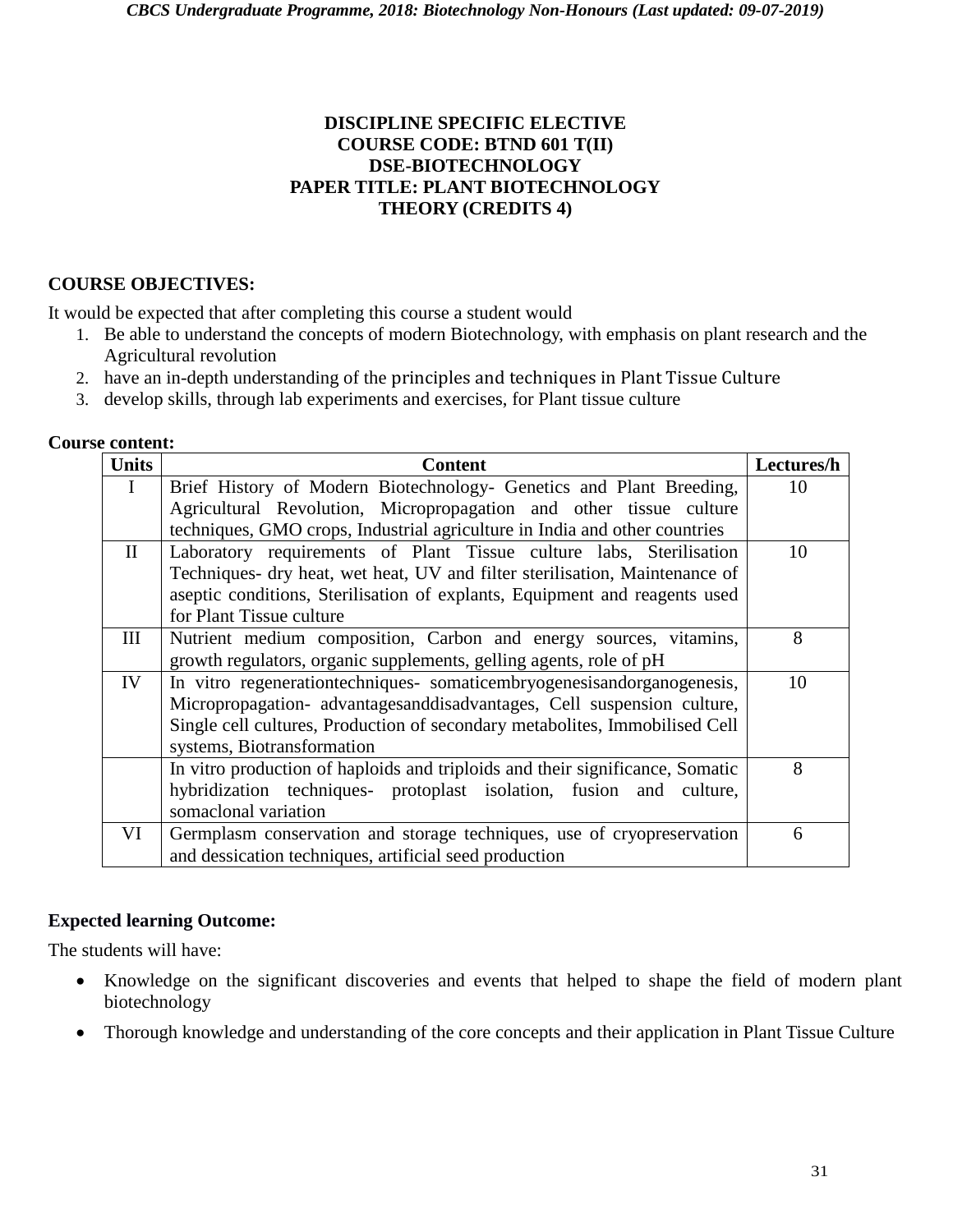- 1. Plant Tissue Culture: Theory and Practice. S.S. Bhojwani, M.K. Razdan, Elsevier, November 1996
- 2. Plant Tissue Culture Techniques and Experiments. Roberta H. Smith. Academic Press; 3rd edition (August 3, 2012)
- 3. Plants from Test tubes- An Introduction to Micropropagation. Holly Scoggins and Mark Bridgen. Timber Press; Fourth Edition, Revised edition (August 13, 2013)
- 4. Plant Biotechnology: The Genetic Manipulation of Plants. Slater, Scott, Fowler. Oxford University Press;  $2<sup>nd</sup>$  edition (June 2, 2008)
- 5. Introduction to Plant Biotechnology. H.S. Chawla. CRC Press, 2009